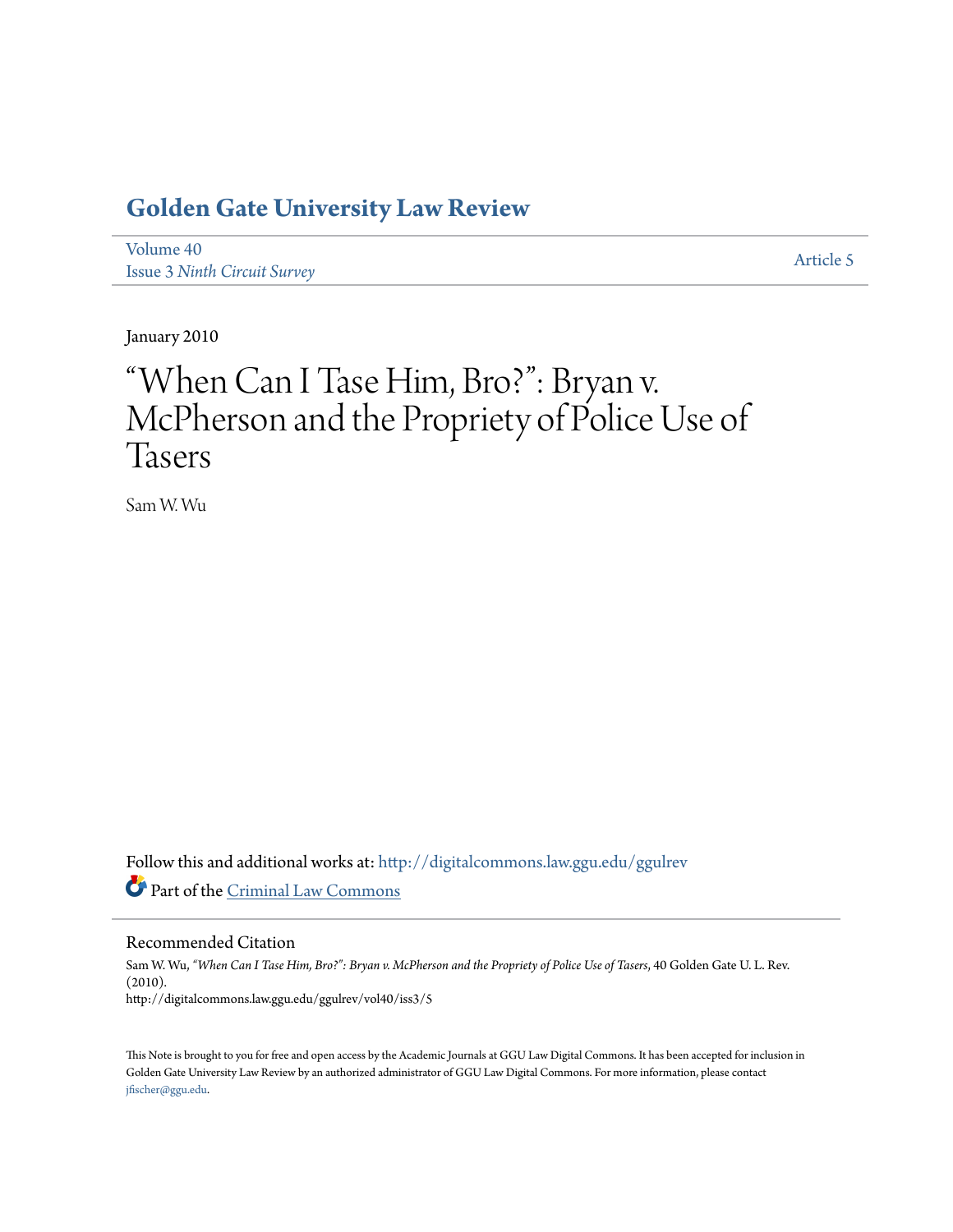# CASE SUMMARY

# "WHEN CAN I TASE HIM, BRO?": *BRYAN V. MCPHERSON* AND THE PROPRIETY OF POLICE USE OF TASERS

#### I. INTRODUCTION

In the United States, over 11,500 law enforcement agencies are testing or using Tasers<sup>1</sup> and other similar electric devices.<sup>2</sup> A Taser's "non-lethal" nature finds use when a firearm would not be prudent or reasonable but a simple verbal command would not suffice. Despite a Taser's apparent utility, news headlines continue to depict police officers across the country using Tasers inappropriately and unreasonably. For instance, in March 2009, a sixteen-year-old boy died after Detroit police used a Taser on him when the boy fled and resisted arrest after a routine traffic stop. $3$ In June 2009, a police officer in Travis County, Texas, used a Taser on a seventy-two-year-old great-grandmother during a traffic stop.4 In November 2009, a police officer in Ozark,

1

 $1$  A Taser is a handheld electrical device that can deliver an electric shock to an individual for the purpose of immobilizing the person. 2

<sup>&</sup>lt;sup>2</sup> AMNESTY INTERNATIONAL, "LESS THAN LETHAL?" THE USE OF STUN WEAPONS IN US LAW ENFORCEMENT 1 (2008), *available at*  http://www.amnesty.ca/amnestynews/upload/AMR510102008.pdf; NATIONAL INSTITUTE OF JUSTICE, U.S. DEPARTMENT OF JUSTICE, STUDY OF DEATHS FOLLOWING ELECTRO MUSCULAR DISRUPTION: INTERIM REPORT 1 (June 2008), *available at*  http://www.ncjrs.gov/pdffiles1/nij/222981.pdf.

Abbie Boudreau & Scott Bronstein, *"No Excuse" for Teen's Taser Death, Mother Says*, CNN, May 28, 2009, http://www.cnn.com/2009/CRIME/05/28/michigan.taser.death. 4

J.D. Tuccille, *Texas Cop Tasers Great-Grandmother*, CIVIL LIBERTIES EXAMINER, June 2, 2009, http://www.examiner.com/x-536-Civil-Liberties-Examiner~y2009m6d2-Texascop-Tasers-greatgrandmother.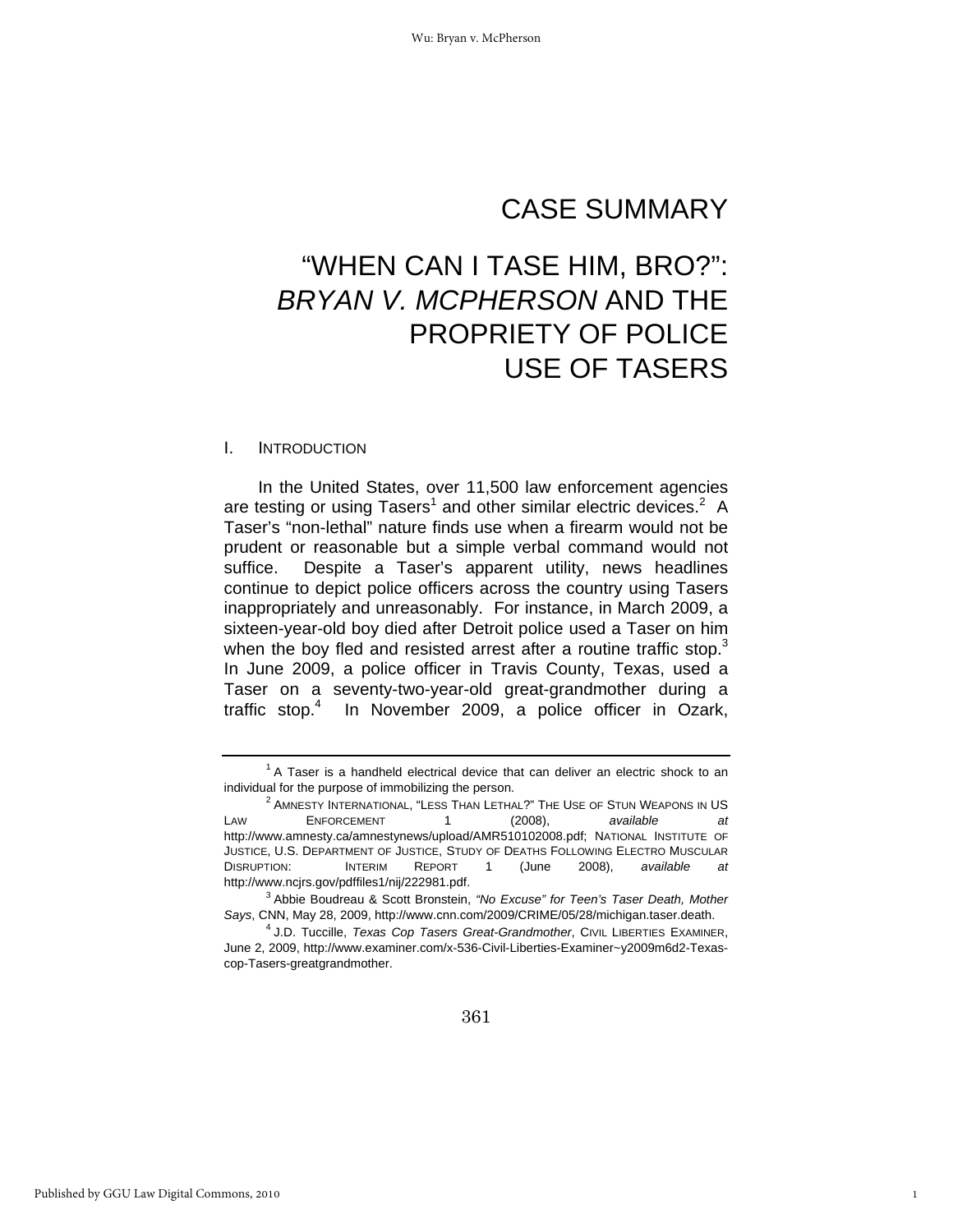Arkansas, used a Taser on a ten-year-old girl after she became unruly, combative, and eventually kicked the officer in the groin. $5$ 

Perhaps the most well-known Taser incident — and the source of the infamous one-liner, "Don't Tase Me, Bro!" — is the story of Andrew Meyer. On September 17, 2007, University of Florida student Andrew Meyer attended an on-campus speech given by Massachusetts Senator John Kerry.<sup>6</sup> Meyer was given permission to pose a question to Senator Kerry.<sup>7</sup> Meyer's inquiry turned into three questions.<sup>8</sup> After his series of questions, but before Senator Kerry could answer, two police officers approached Meyer from behind and attempted to escort him out the door.<sup>9</sup> Wondering why he was being arrested, Meyer exclaimed, "Excuse me, what are you arresting me for?"<sup>10</sup> When another officer appeared on the scene, the three officers moved Meyer toward the back of the auditorium.<sup>11</sup>

At the back of the auditorium, Meyer simultaneously attempted to move away from one of the officers who had him by the arms and proclaimed, "Get away from me!" $12$  At this point, the group of officers pinned Meyer to the ground by the aisle.<sup>13</sup> A few moments later, when Meyer noticed one officer take out a Taser, he screamed, "Don't Tase me, bro! Don't Tase me! I didn't do anything!"<sup>14</sup> One of the officers used the Taser on Meyer, and Meyer was then escorted out of the auditorium and arrested for resisting a police officer and disturbing the peace.<sup>15</sup> Meyer spent

15 Hesse, *supra* note 6; *UF Student Tasered at Kerry Forum (New, Complete)*, *supra* note 6.

<sup>5</sup>  *10-Year-Old Is Tasered by Officer in Arkansas*, MSNBC, Nov. 18, 2009, http://www.msnbc.msn.com/id/34014497/ns/us\_news-life.

Monica Hesse, *Aiming to Agitate, Florida Student Got a Shock*, WASH. POST, Sept. 19, 2007, *available at* http://www.washingtonpost.com/wpdyn/content/article/2007/09/18/AR2007091802115.html; *UF Student Tasered at Kerry Forum (New, Complete)*, YouTube, http://www.youtube.com/watch?v=r7Qef8oPmag (last visited Jan. 6, 2010). 7

Hesse, *supra* note 6; *UF Student Tasered at Kerry Forum (New, Complete)*, *supra* note 6.

 $8$  Meyer asked Senator Kerry 1) why he had conceded the 2004 presidential race, 2) why President Bush had not been impeached, and 3) whether he was a member of Yale secret society Skull & Bones. Hesse, *supra* note 6; *UF Student Tasered at Kerry Forum (New, Complete), supra note 6.* 

Hesse, *supra* note 6; *UF Student Tasered at Kerry Forum (New, Complete)*, *supra* note 6. 10 Hesse, *supra* note 6. 11 *Id.*

<sup>12</sup> *Id.*

<sup>13</sup> *Id.*

<sup>14</sup> *Id.*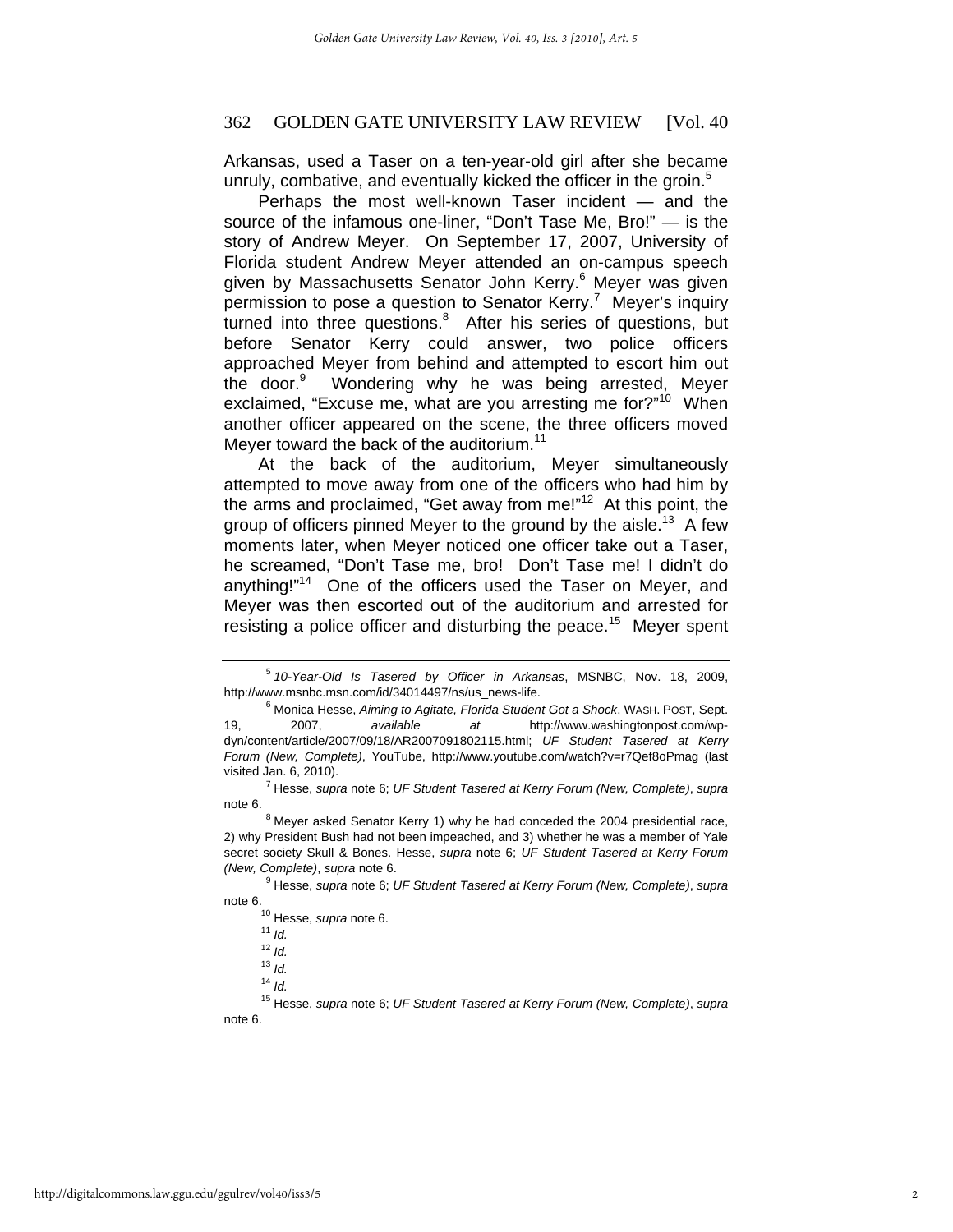the night in city jail and was released the following morning.<sup>16</sup> Meyer later apologized, and the charges against him were dropped.<sup>17</sup>

This incident is illustrative of the type of heavy-handed use of Tasers by police officers that has raised questions about excessive use of force and police immunity from lawsuits in Taser incidents. The U.S. Court of Appeals for the Ninth Circuit directly addressed these issues at the end of 2009 in *Bryan v. McPherson*. 18

In *Bryan,* the Ninth Circuit set clear parameters as to when police officers can and cannot use Tasers and other similar electronic devices.<sup>19</sup> The court held that the use of the Taser by Officer Brian McPherson upon Carl Bryan was an "intermediate quantum of force,"20 and this level of force can be justified only by strong governmental interests.<sup>21</sup> The Ninth Circuit held that, in this case, the governmental interest was only minimal.<sup>22</sup> Therefore, accepting Bryan's allegations as true for purposes of Officer McPherson's motion for summary judgment, the Ninth Circuit concluded that the use of the Taser against Bryan was unreasonable and he could proceed with his legal action against the police officer.<sup>23</sup>

This Case Summary begins by detailing the factual and procedural history of *Bryan*. Next, it outlines the "reasonable use of force" analysis of the Ninth Circuit as applied to Tasers. Finally, it concludes by briefly discussing the broad implications of *Bryan*, both for law enforcement and for every individual who may someday find himself or herself facing a police officer armed with a Taser.

# II. FACTUAL AND PROCEDURAL HISTORY

In the summer of 2005, twenty-one-year-old Carl Bryan planned to drive his brother across Southern California, from

<sup>&</sup>lt;sup>16</sup> Hesse, *supra* note 6.<br><sup>17</sup> "Don't Tase Me, Bro" Student Won't Be Charged, Associated Press, Oct. 30, 2007. 18 Bryan v. McPherson, 590 F.3d 767 (9th Cir. 2009).

<sup>19</sup> *Id.*

 $20$  The Ninth Circuit defined "quantum of force" as the type and amount of force used. *Bryan*, 590 F.3d at 772.<br>
<sup>21</sup> *Id.* at 774.<br>
<sup>22</sup> *Id.* at 780.<br>
<sup>23</sup> *Id.* at 781.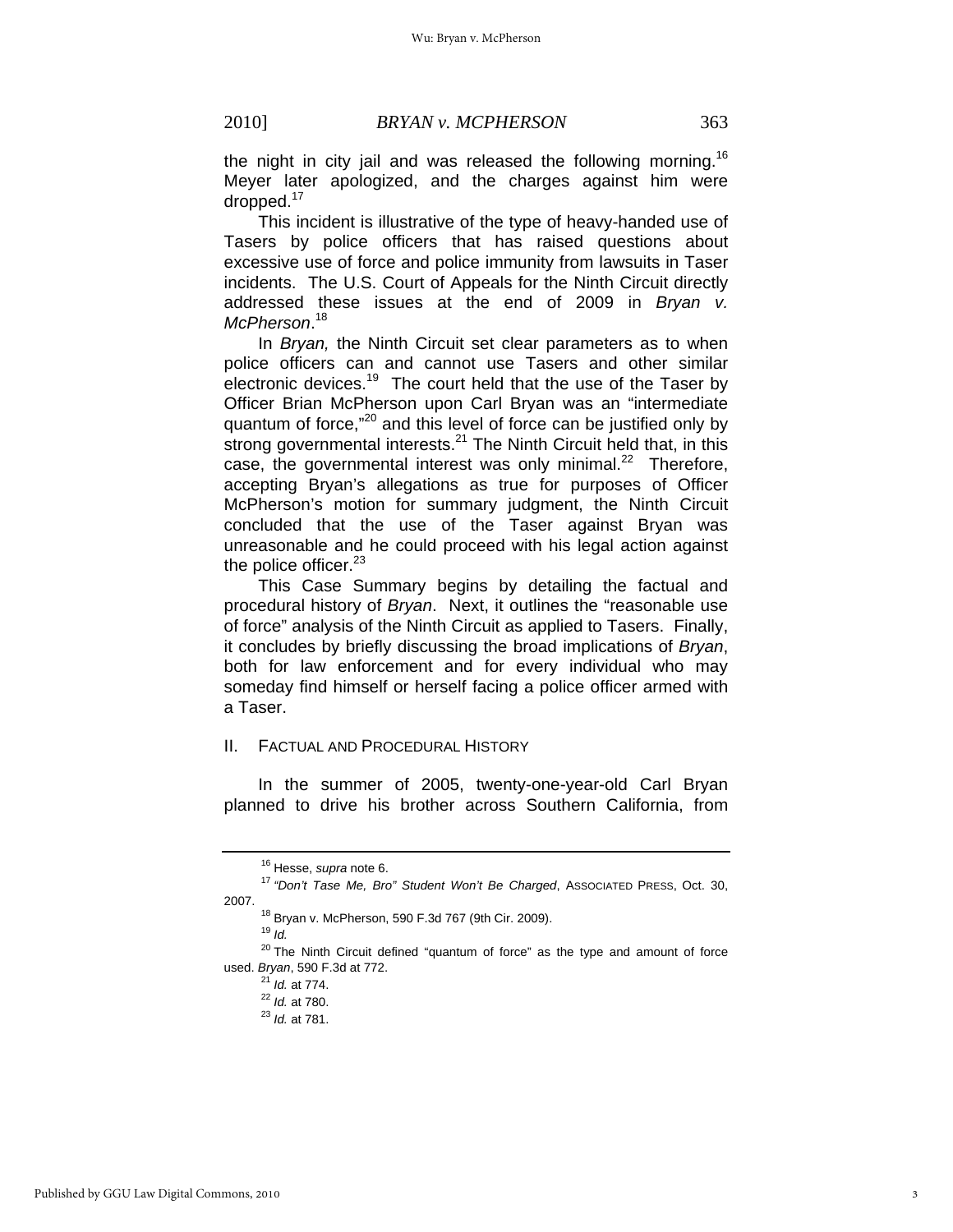Camarillo to Coronado. $24$  However, his cousin's girlfriend accidentally took Bryan's car keys with her to Los Angeles. $25$  So, before Bryan could begin his trip to Coronado, he had to make an early morning trek to Los Angeles to get the keys back.<sup>26</sup> Once Bryan obtained his car keys, he headed toward Coronado. $27$ While on Interstate 405, Bryan was stopped by the California Highway Patrol (CHP) for speeding, and he was issued a speeding ticket. $28$  This would not be Bryan's only encounter with law enforcement that day.

At approximately 7:30 a.m., Bryan's vehicle crossed the Coronado Bridge.29 Officer McPherson of the Coronado Police Department was stationed at a nearby intersection to enforce seatbelt usage.<sup>30</sup> Officer McPherson stepped in front of Bryan's vehicle and signaled for the vehicle to stop. $31$  According to the record, Bryan forgot to put on his seatbelt after the earlier incident with the CHP.<sup>32</sup> When Bryan realized why he had been stopped by Officer McPherson, he became increasingly angry with himself.<sup>33</sup> Due to his emotional state, Bryan did not answer Officer McPherson's question as to whether Bryan knew why he had been stopped.<sup>34</sup>

Officer McPherson then requested Bryan to turn down his radio and pull his vehicle to the curb. $35$  Bryan complied with both of the requests.<sup>36</sup> Bryan's anger continued to increase and he hit his steering wheel and yelled several expletives to himself. $37$ Once Bryan pulled his car to the curb and placed it in park, he stepped out of his vehicle.<sup>38</sup> Once outside the vehicle, Bryan was approximately twenty to twenty-five feet away from Officer

<sup>28</sup> *Id.* at 771. 29 *Id.* <sup>30</sup> *Bryan,* 590 F.3d at 771. 31 *Id.* <sup>32</sup> *Id.* <sup>33</sup> *Id.* <sup>34</sup> *Id.* <sup>35</sup> *Id.* <sup>36</sup> *Bryan,* 590 F.3d at 771. 37 *Id.* <sup>38</sup> *Id.*

<sup>&</sup>lt;sup>24</sup> *Id.* at 770.<br><sup>25</sup> *Id.* The drive from Camarillo to Los Angeles is approximately fifty-three miles. See http://maps.google.com (type in "Camarillo to Los Angeles, California" and click on "Search Maps") (last visited Apr. 14, 2010). 26 *Bryan*, 590 F.3d at 770. 27 *Id.*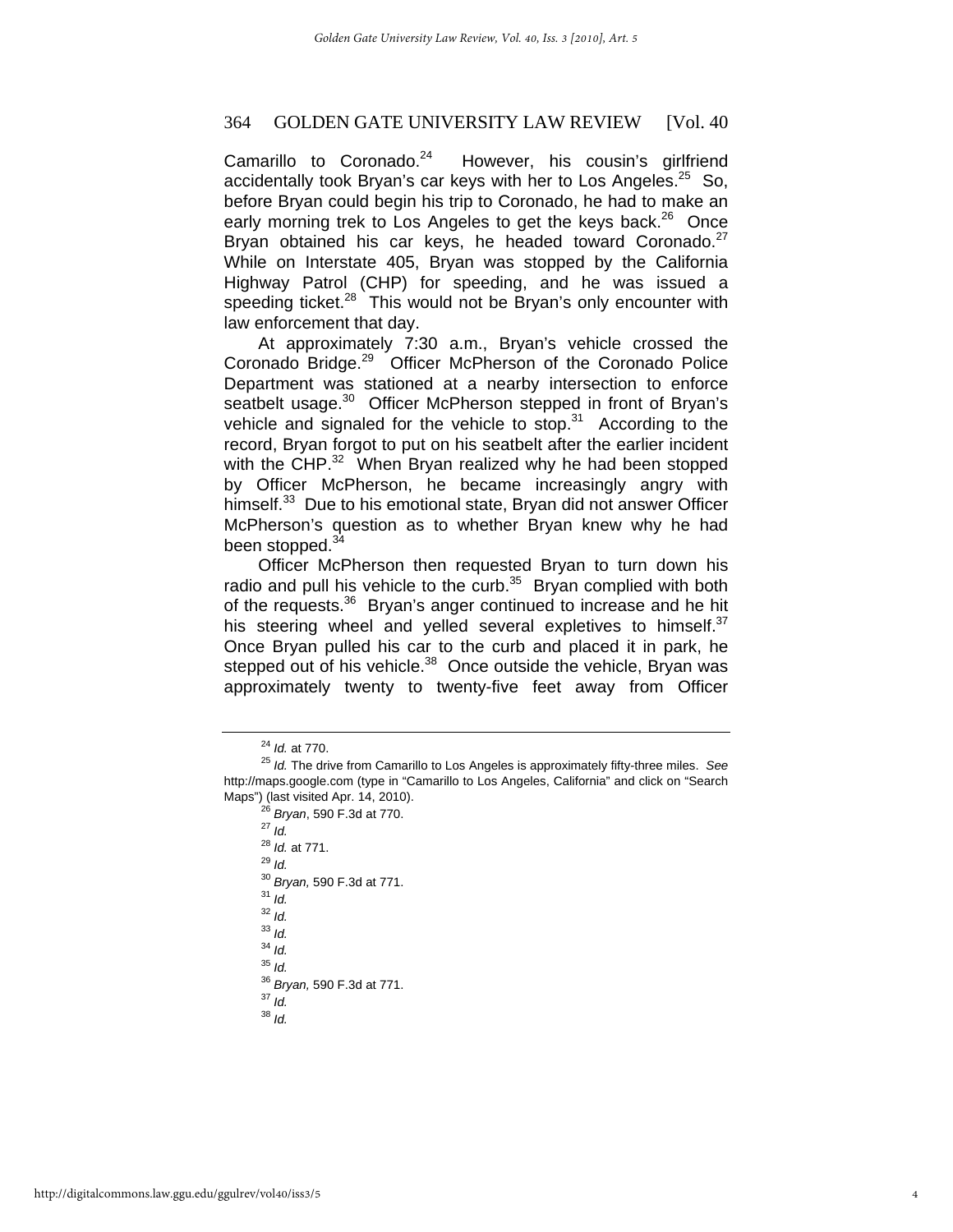McPherson, and he continued to yell expletives and gibberish at himself while hitting his thighs.<sup>39</sup> Officer McPherson testified that he told Bryan to remain in his car, but Bryan testified that he did not hear any such command.<sup>40</sup> There was also a dispute as to whether Bryan moved toward the officer. Officer McPherson testified that Bryan took "one step" toward him, while Bryan testified that he did not; the physical evidence supported Bryan's testimony in this point. $41$  However, it was undisputed that Bryan did not verbally threaten Officer McPherson and was not attempting to flee.<sup>42</sup>

Then, without any warning, Officer McPherson shot Bryan with his Model X26<sup>43</sup> Taser gun.<sup>44</sup> A Taser probe was embedded in Bryan's upper left arm, and the electrical current immobilized him.<sup>45</sup> Bryan fell face first into the ground and fractured four teeth.<sup>46</sup> The fall also caused several facial contusions.<sup>47</sup>

Bryan was arrested after being taken to the hospital for treatment.<sup>48</sup> Bryan was charged with violating California Penal Code section 148 for resisting and opposing an officer in the performance of his duties.<sup>49</sup> But after a trial resulted in a hung jury, the state dismissed all charges against Bryan.<sup>50</sup>

Bryan sued Officer McPherson, the Coronado Police Department, the police chief, and the City of Coronado for excessive force in violation of 42 U.S.C.  $\S$  1983,<sup>51</sup> assault and

Every person who, under color of any statute, ordinance, regulation, custom, or usage, of any State or Territory or the District of Columbia, subjects, or causes to be subjected, any citizen of the United States or other person within the jurisdiction thereof to the deprivation of any rights, privileges, or immunities secured by the Constitution and laws, shall be liable to the party injured in an action at law, suit in

<sup>39</sup> *Id.*

<sup>40</sup> *Id.*

<sup>41</sup> *Id.*

<sup>&</sup>lt;sup>42</sup> Bryan, 590 F.3d at 771.<br><sup>43</sup> Model X26 is manufactured and sold by Taser International. *See* TASER X26, http://taser.com/products/law/Pages/TASERX26.aspx (last visited Jan. 6th, 2010). 44 *Bryan,* 590 F.3d at 771. 45 *Id.*

<sup>46</sup> *Id.* <sup>47</sup> *Bryan,* 590 F.3d at 771. 48 *Id.* <sup>49</sup> *Id.* n.1. 50 *Id.* 51 42 U.S.C. § 1983 provides as follows: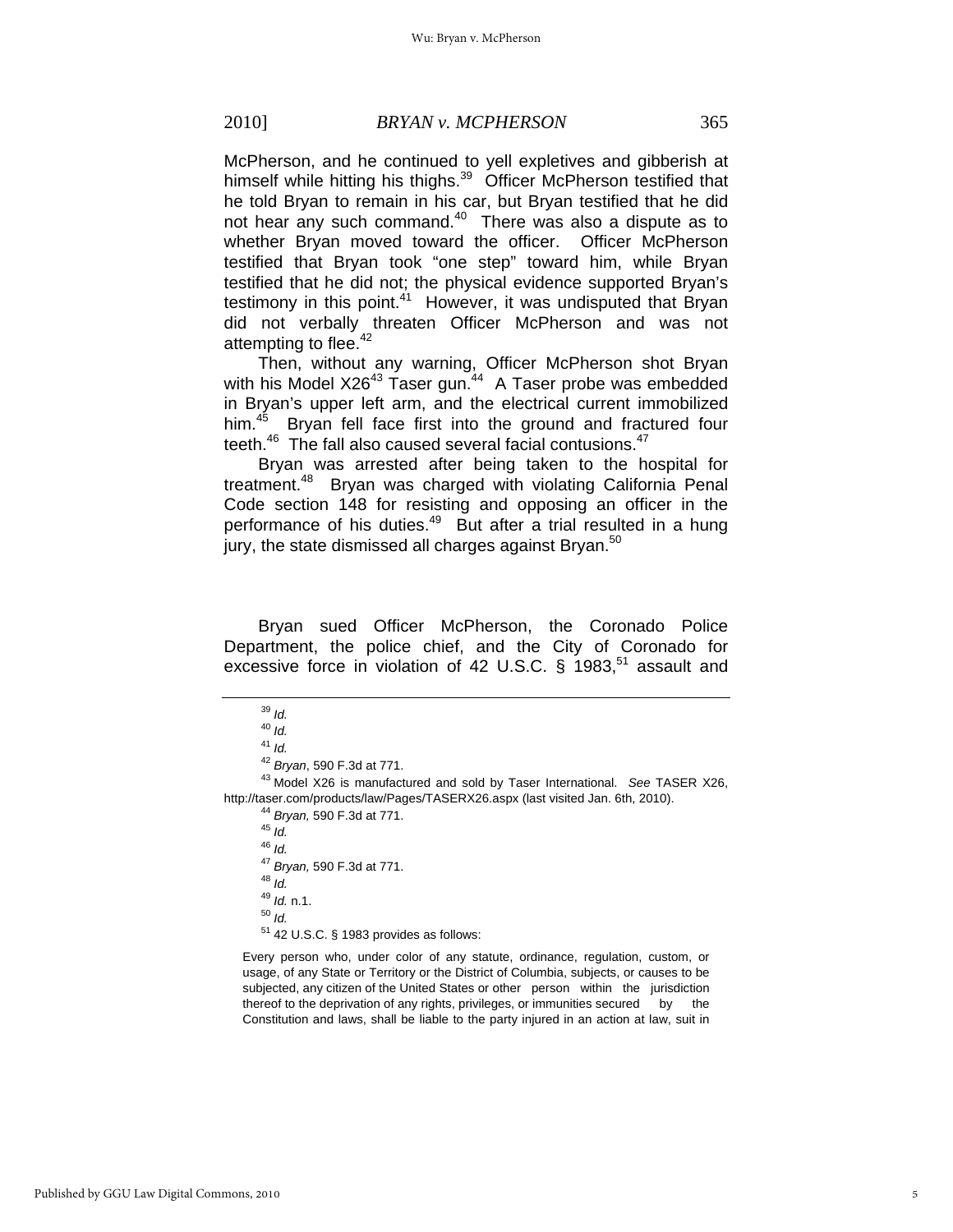battery, intentional infliction of emotional distress, violation of California Civil Code section  $52.1$ ,<sup>52</sup> failure to train, and other related causes of action.<sup>53</sup> The U.S. District Court for the Southern District of California<sup>54</sup> granted summary judgment<sup>55</sup> to the City of Coronado and the Coronado Police Department on the basis of qualified immunity.<sup>56</sup> However, the district court determined that Officer McPherson was not entitled to qualified immunity.<sup>57</sup> The district court further found that a reasonable jury could find for Bryan and that a reasonable officer would have known that using the Taser on Bryan would cause pain from the electrical current and cause the fall onto the asphalt.<sup>58</sup> The district court concluded that it was clear to a reasonable officer that using a Taser on Bryan was unlawful.<sup>59</sup>

Officer McPherson appealed to the Ninth Circuit, arguing that he was entitled to qualified immunity because the "use of one single, properly-administered deployment of a non-deadly [T]aser to subdue a person behaving as violently and irrationally as Bryan was after Bryan repeatedly declined to follow orders is, as a

42 U.S.C.A. § 1983 (Westlaw 2010).

 $52$  California Civil Code section 52.1(a) provides as follows:

If a person or persons, whether or not acting under color of law, interferes by threats, intimidation, or coercion, or attempts to interfere by threats, intimidation, or coercion, with the exercise or enjoyment by any individual or individuals of rights secured by the Constitution or laws of the United States, or of the rights secured by the Constitution or laws of this state, the Attorney General, or any district attorney or city attorney may bring a civil action for injunctive and other appropriate equitable relief in the name of the people of the State of California, in order to protect the peaceable exercise or enjoyment of the right or rights secured. An action brought by the Attorney General, any district attorney, or any city attorney may also seek a civil penalty of twenty-five thousand dollars (\$25,000). If this civil penalty is requested, it shall be assessed individually against each person who is determined to have violated this section and the penalty shall be awarded to each individual whose rights under this section are determined to have been violated.

- 
- CAL. CIV. CODE § 52.1(a) (Westlaw 2010).<br>
<sup>53</sup> Bryan, 590 F.3d at 771.<br>
<sup>54</sup> Bryan v. McPherson, 3:06-CV-01487-LAB (S.D. Cal. 2008).<br>
<sup>55</sup> See FED. R. CIV. P. 56.
	-
	- <sup>55</sup> *See* FED. R. CIV. P. 56. 56 *Bryan,* 590 F.3d at 771. 57 *Id.*
	-
	- <sup>58</sup> *Id.* at 772. 59 *Id.*
	-
	-

equity, or other proper proceeding for redress, except that in any action brought against a judicial officer for an act or omission taken in such officer's judicial capacity, injunctive relief shall not be granted unless a declaratory decree was violated or declaratory relief was unavailable. For the purposes of this section, any Act of Congress applicable exclusively to the District of Columbia shall be considered to be a statute of the District of Columbia.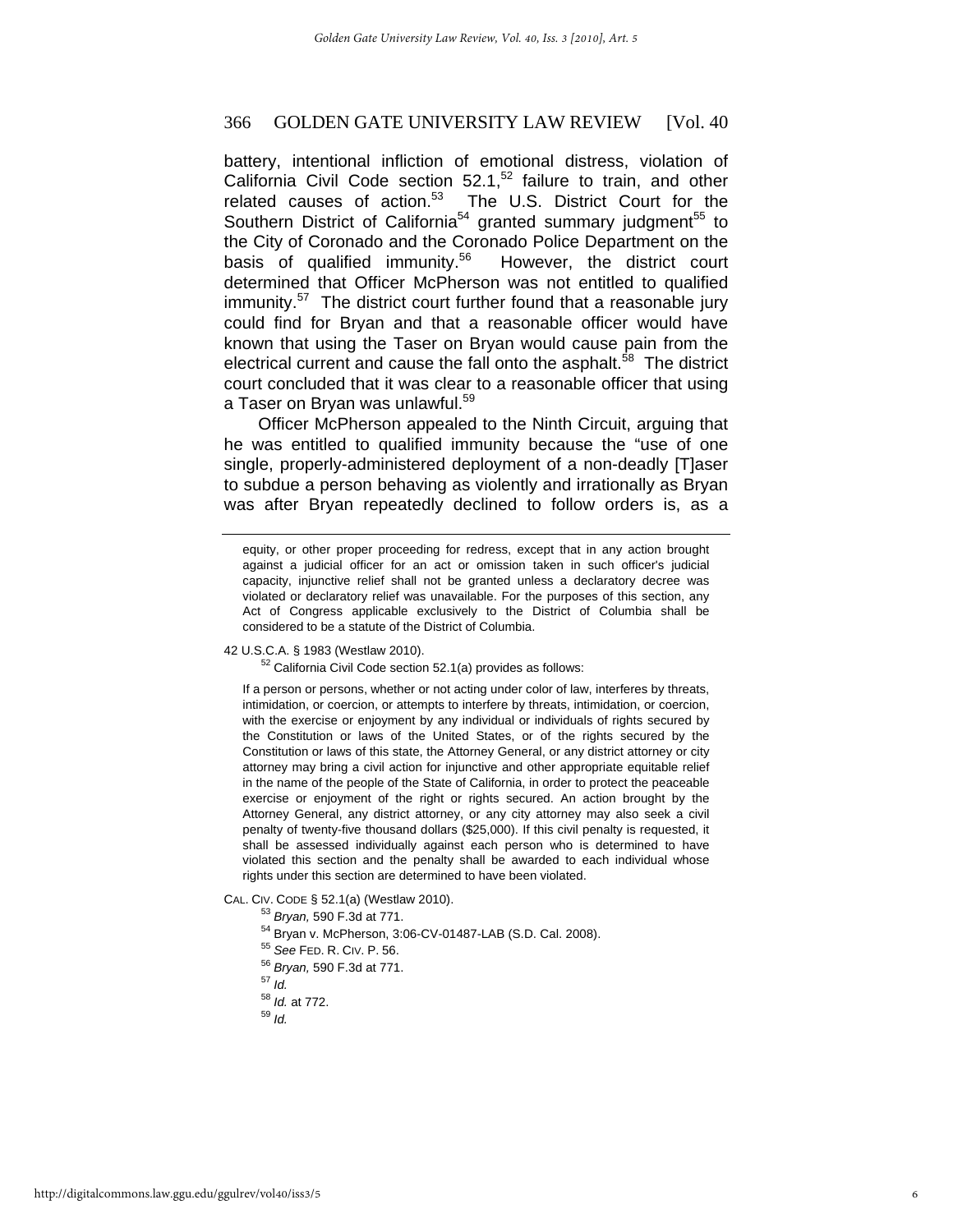matter of law, reasonable under the Fourth Amendment to the United States Constitution."<sup>60</sup> Accordingly, Officer McPherson requested that the Ninth Circuit reverse the district court's denial of his motion for summary judgment.<sup>61</sup>

"Qualified immunity" is a special immunity that protects governmental officers from a lawsuit, as distinguished from a defense only to liability. $62$  But qualified immunity is available only if the governmental officer's conduct did not violate clearly established statutory or constitutional rights of which a reasonable person would have known.<sup>63</sup> The Supreme Court has stated that "[q]ualified immunity balances two important interests–the need to hold public officials accountable when they exercise power irresponsibly and the need to shield officials from harassment, distraction, and liability when they perform their duties reasonably."<sup>64</sup> The Court went on to hold that "[t]he protection of qualified immunity applies regardless of whether the government official's error is a mistake of law, a mistake of fact, or a mistake based on mixed questions of law and fact."<sup>65</sup>

For an officer to receive qualified immunity, a court must first "decide whether the facts that a plaintiff has alleged make out a violation of a constitutional right."<sup>66</sup> Then, "if the plaintiff has satisfied this first step, the court must decide whether the right at issue was 'clearly established' at the time of defendant's alleged misconduct."<sup>67</sup> If the official was acting within the scope of his or her discretionary authority, the burden then shifts to the plaintiff to show that the grant of qualified immunity is inappropriate. $68$  A court must grant qualified immunity to a law enforcement officer unless the plaintiff can demonstrate that the facts, when viewed in the light most favorable to the plaintiff, establish a constitutional violation, and that the illegality of the officer's actions was "clearly established" at the time of the incident.<sup>69</sup>

<sup>65</sup> *Callahan*, 129 S. Ct. at 815. 66 *Callahan*, 129 S. Ct. at 815-16. 67 *Id.* at 816. 68 Oliver v. Fiorino, 586 F.3d 898, 905 (11th Cir. 2009) (citing *Callahan*, 129 S. Ct. 808, 808). 69 *Id.* (citing *Callahan*, 129 S. Ct. at 815-16, 818).

 $60$  Opening Brief of Appellants at 1, Bryan v. McPherson, 590 F.3d 767 (9th Cir. 2009) (No. 08-55622), 2008 WL 5410908. 61 *Id.*

 $^{62}$  Pearson v. Callahan, 129 S. Ct. 808, 815 (2009); Mattos v. Agarano, 590 F.3d 1082, 1086 (9th Cir. 2009).

<sup>&</sup>lt;sup>63</sup> Callahan, 129 S. Ct. at 815.<br><sup>64</sup> Id.<br><sup>65</sup> Callahan, 129 S. Ct. at 815.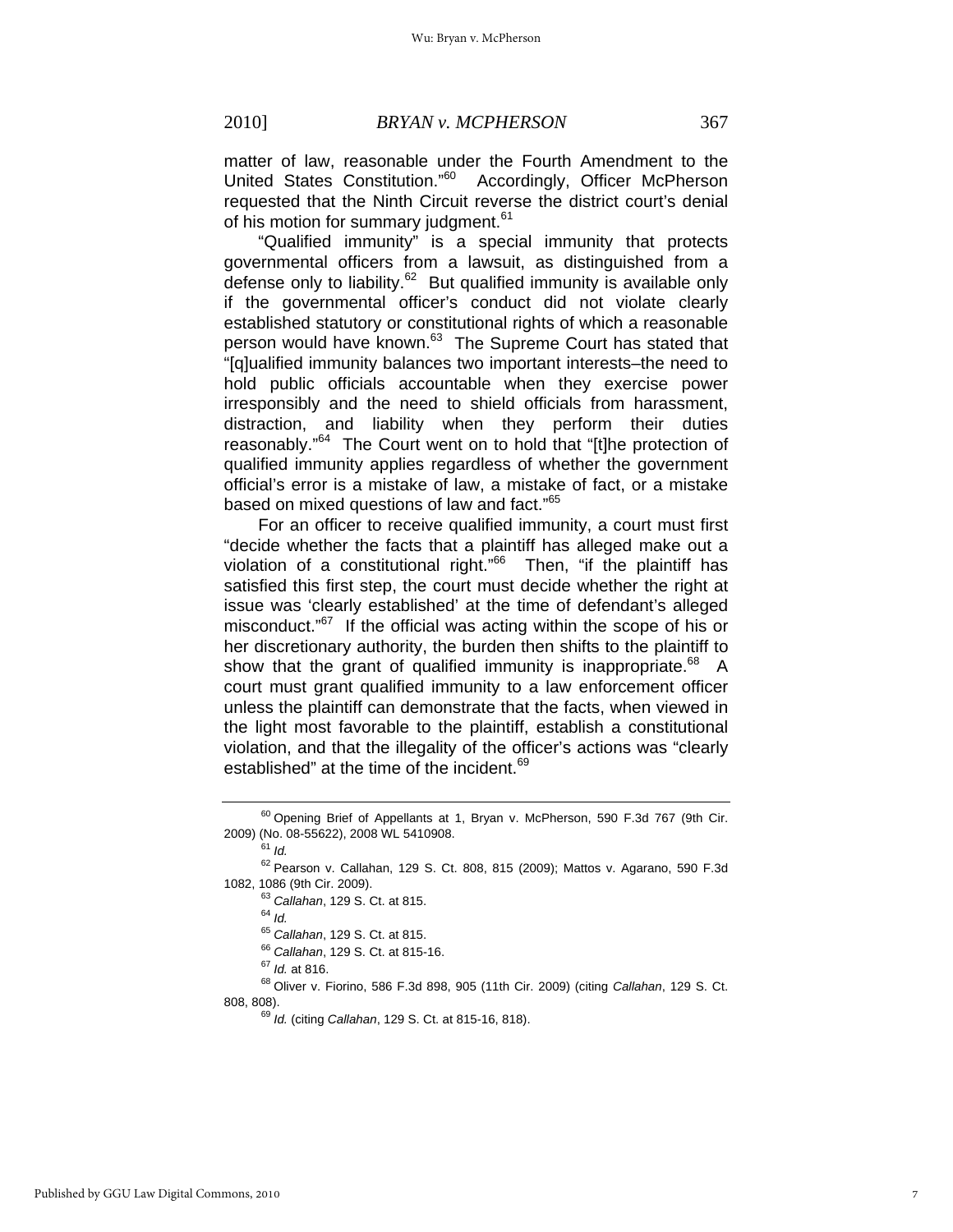#### III. NINTH CIRCUIT ANALYSIS

The Ninth Circuit's standard of review of a district court's denial of qualified immunity is de novo.<sup>70</sup> In evaluating the denial of qualified immunity by the district court, the court in *Bryan* organized its analysis around two distinct questions.<sup>71</sup> First, the court, taking the facts in the light most favorable to Bryan as the nonmoving party, had to determine whether Officer McPherson employed constitutionally excessive force upon Bryan.<sup>72</sup> If there was a constitutional violation, the second question was whether Officer McPherson violated Bryan's clearly established rights.<sup>73</sup> To affirm the denial of summary judgment, the appellate court had to answer both questions affirmatively.<sup>74</sup>

# A. WHETHER OFFICER MCPHERSON EMPLOYED CONSTITUTIONALLY EXCESSIVE FORCE

The first question is governed by the 1989 Supreme Court case *Graham v. Connor*. 75 *Graham* held that a citizen's claim that law enforcement officials used excessive force in the course of making a seizure of the person is to be analyzed under the Fourth Amendment's objective reasonableness standard.<sup>76</sup> The Court

On November 12, 1984, Graham, a diabetic, experienced an insulin reaction. He asked his friend to drive him to a convenience store so he could purchase juice in an attempt to counteract the reaction. When Graham entered the store, he saw a line at the checkout, so he decided to leave the store and ask his friend to drive him to a friend's house instead. Officer Connor of Charlotte, North Carolina, observed Graham enter and leave the store in a hasty manner. Officer Connor became suspicious that something was amiss and followed Graham and his friend's car. At about half a mile from the store, the officer made an investigative stop. Graham tried to explain that he had an insulin reaction, but the officer ordered the two people in the car to wait while he tried to find out what, if anything, happened at the convenience store. While Officer Connor returned to the patrol car to call for backup, Graham got out of the car, ran around the car twice, and finally sat down on

<sup>70</sup> Bryan v. McPherson*,* 590 F.3d 767, 772 (9th Cir. 2009). 71 *Id.*

<sup>72</sup> *Id.*

<sup>73</sup> *Bryan,* 590 F.3d at 772. For a constitutional right to be clearly established, its "contours must be sufficiently clear that a reasonable official would understand that what he is doing violates that right." al-Kidd v. Ashcroft, 580 F.3d 949, 964 (9th Cir. 2009) (quoting Hope v. Pelzer, 536 U.S. 730, 739 (2002)). 74 *Bryan,* 590 F.3d at 772. 75 Graham v. Connor, 490 U.S. 386 (1989).

<sup>76</sup> The facts of *Graham* are as follows: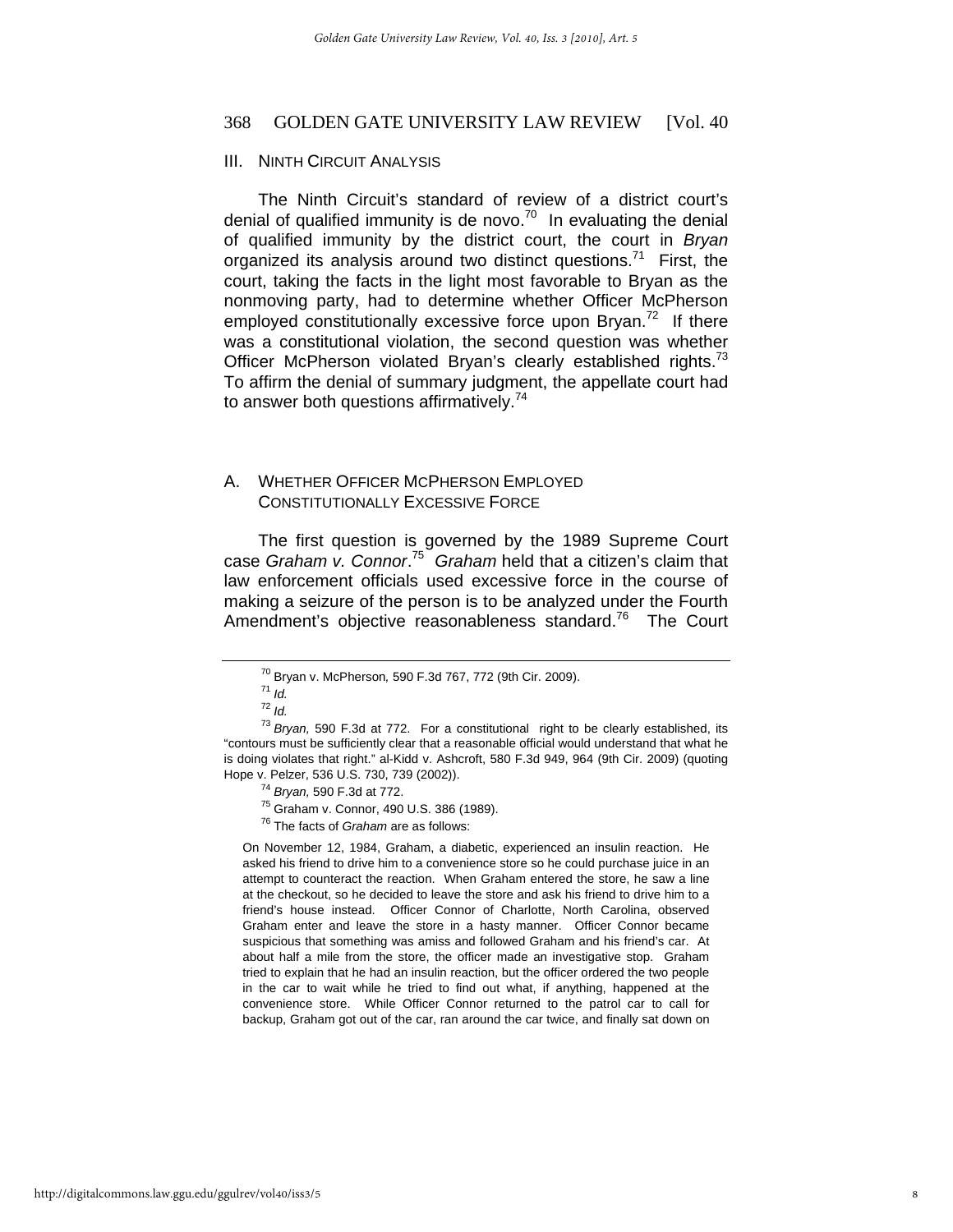identified a balancing test between the nature and quality of the intrusion on the individual's Fourth Amendment interests and the countervailing governmental interests at stake.<sup>77</sup>

Since the critical determination is whether the amount of force used in a particular seizure was "reasonable" under Fourth Amendment jurisprudence, the analysis requires careful attention to the facts and circumstances of the case.78 *Graham* noted that, in analyzing the governmental interest involved, a court should consider "the severity of the crime at issue, whether the suspect poses an immediate threat to the safety of the officers or others, and whether he is actively resisting arrest or attempting to evade arrest by flight."79 *Graham* further held that the "reasonableness" of the use of force must be "judged from the perspective of a reasonable officer on the scene, rather than with the 20/20 vision of hindsight."80 Hindsight is not relevant to the analysis because police officers are "often forced to make split-second judgments–in circumstances that are tense, uncertain, and rapidly evolving– about the amount of force that is necessary in a particular situation."<sup>81</sup> Finally, the objectiveness of the analysis disregards the police officer's underlying intent or motivation.<sup>82</sup>

#### *1. Nature and Quality of the Intrusion*

The Ninth Circuit began its analysis of the first question by

*Graham*, 490 U.S. at 388-90.

<sup>80</sup> *Id.*

the curb, where he subsequently passed out for a brief moment. When backup arrived, one of the officers rolled Graham over on the sidewalk and cuffed his hands tightly behind his back, ignoring the friend's plea to get Graham some sugar. The officers did not believe the friend and assumed Graham was drunk. The officers lifted Graham from the ground and placed him on the hood of a patrol vehicle. Graham regained consciousness and asked one of the officers to check his back pocket for a diabetic decal. The officer ignored his request, told Graham to "shut up," and shoved Graham's face onto the hood of the car. Four officers grabbed Graham and threw him head first into the patrol car. A friend tried to bring Graham some orange juice in the vehicle, but the officers refused to allow Graham to drink it. Finally, when Officer Connor received a report that Graham had done nothing wrong at the convenience store, the officers drove Graham home and released him. Graham sustained a broken foot, cuts on his wrists, a bruised forehead, and an injured shoulder. He also claimed to have developed a loud ringing in his right ear. Graham subsequently sued the individual officers pursuant to 42 U.S.C § 1983.

<sup>77</sup> *Graham*, 490 U.S. at 396. 78 *Id.*

<sup>79</sup> *Id.*

<sup>81</sup> *Graham*, 490 U.S. at 397. 82 *Id.*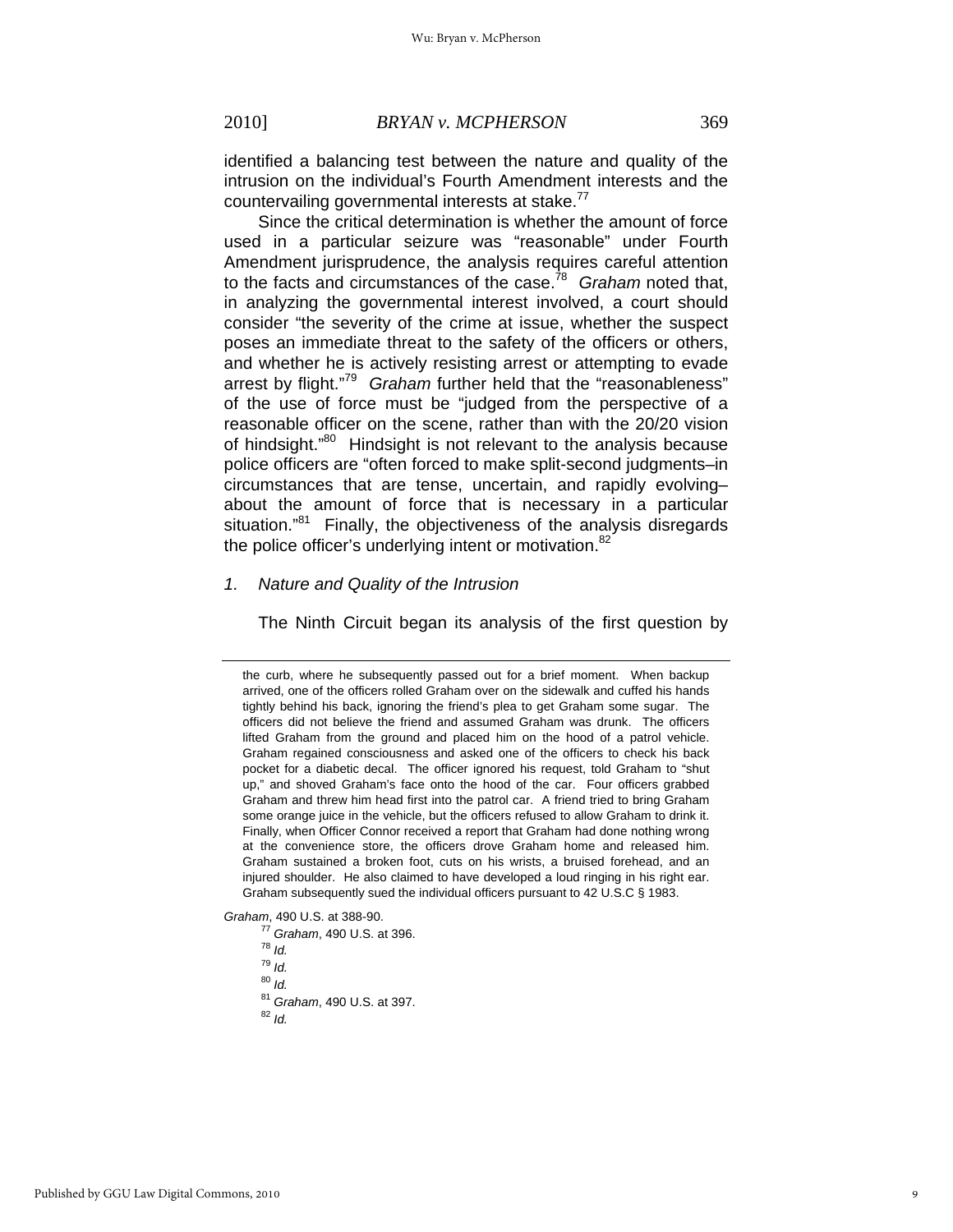looking at the quantum of force Officer McPherson used on Bryan.<sup>83</sup> Officer McPherson used the Coronado Police Department-issued Taser X26.<sup>84</sup> This model uses compressed nitrogen to propel a pair of electrical dart-like probes toward the person.<sup>85</sup> The probes are made of aluminum, and the tips of the probes are stainless-steel barbs.<sup>86</sup> The probes are connected to the firing unit by insulated wires. $87$  The probes travel at a rate of about 160 feet per second.<sup>88</sup>

Tasers and stun-guns are considered "non-lethal."<sup>89</sup> As the quantum of force of "non-lethal" devices varies depending on the type of instrument used, the court compared and contrasted Tasers to other non-lethal uses of force. $90$  For example, pepper spray affects only the target's eyes or respiratory system.<sup>91</sup> The pain caused by pepper spray is "intense . . . [and causes] an involuntary closing of the eyes, a gagging reflex, and temporary paralysis of the larynx."92 In contrast, the court in *Bryan* noted that the Taser X26 delivers a far more intense, body-wide, and immediate pain.<sup>93</sup> Further, a Taser will likely cause secondary pain when the target suddenly cannot control his or her muscles, resulting in a "sudden and uncontrolled fall."<sup>94</sup>

When Taser probes hit a person, the firing unit delivers a 1200-volt, low-ampere electrical charge through the wires to the probes and into the person's muscles.<sup>95</sup> The electrical current paralyzes the person's central nervous system and muscles throughout the body. $96$  The target becomes "limp and helpless." $97$ In addition, the target person experiences an "excruciating pain that radiates throughout the body."<sup>98</sup>

Bryan testified to the paralysis and the intense pain he

| $83$ Id.                                                  |
|-----------------------------------------------------------|
| $84$ Id.                                                  |
| 85 Bryan v. McPherson, 590 F.3d 767, 772 (9th Cir. 2009). |
| $86$ Id.                                                  |
| $87$ Id.                                                  |
| $88$ Id.                                                  |
| 89 Id. at 773.                                            |
| <sup>90</sup> ld. at 774.                                 |
| <sup>91</sup> Bryan, 590 F.3d at 774.                     |
| $92$ Id.                                                  |
| $93$ Id.                                                  |
| $94$ Id.                                                  |
| <sup>95</sup> <i>ld.</i> at 773.                          |
| $96$ Id.                                                  |
| <sup>97</sup> Bryan, 590 F.3d at 773.                     |
| $^{98}$ ld.                                               |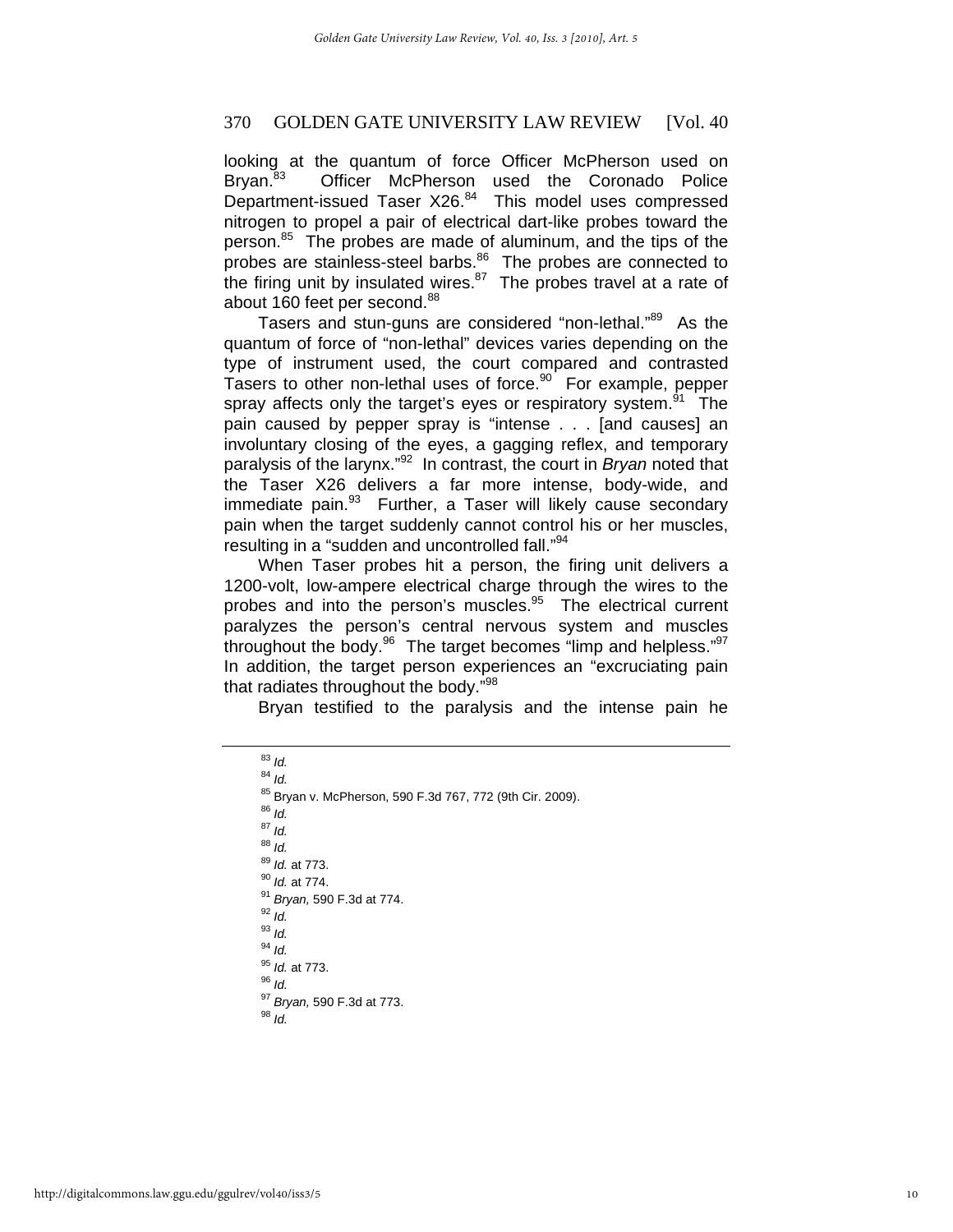# 2010] *BRYAN v. MCPHERSON* 371

experienced.<sup>99</sup> Further, when the Taser struck Bryan, he lost muscular control and fell face first onto the pavement.<sup>100</sup> He shattered his front four teeth and had several facial abrasions.<sup>101</sup> Also, one of the barbed probes remained in his body and required removal by a scalpel.<sup>102</sup> Based on these facts, the Ninth Circuit concluded that the Taser X26 and similar electric devices constitute an "intermediate or medium, though not insignificant, quantum of force."<sup>103</sup>

#### *2. Governmental Interest in the Use of Force*

After holding that a Taser constituted an intermediate quantum of force, the next step in the Ninth Circuit's analysis was to determine the government's interest in the use of that level of force. As previously stated, a court should use the *Graham* factors when determining whether the government's interest justifies the use of force. The *Graham* factors are: a) the severity of the crime at issue, b) whether the suspect poses an immediate threat to the safety of the officers or others, and c) whether he or she is actively resisting arrest or attempting to evade arrest by flight.<sup>104</sup> The Ninth Circuit cautioned, however, that the three *Graham* factors are not exclusive.<sup>105</sup> Instead, this analysis must encompass the totality of the circumstances of each case and take into account factors that might not have been listed in *Graham*. 106

#### a. The Severity of the Crime at Issue

Officer McPherson originally stopped Bryan for a seatbelt violation, a traffic infraction punishable by a fine.<sup>107</sup> The court stated the general rule that "traffic violations generally will not support the use of a significant level of force."<sup>108</sup> But during the

<sup>99</sup> *Id.* <sup>100</sup> *Id.* <sup>101</sup> *Id.* 102 *Id.*<br><sup>103</sup> *Bryan,* 590 F.3d at 774. <sup>103</sup> *Bryan,* 590 F.3d at 774. 104 *Bryan,* 590 F.3d at 775. 105 *Id.* <sup>106</sup> *Id.*<br><sup>107</sup> *Id.* at 777.

<sup>107</sup> *Id.* at 777. 108 *Bryan,* 590 F.3d at 777; Deville v. Marcantel, 567 F.3d 156, 167 (5th Cir. 2009). Although the Ninth Circuit did not define what is a "significant level of force," one can posit that in this context, the Ninth Circuit is saying that normally, a routine traffic stop will not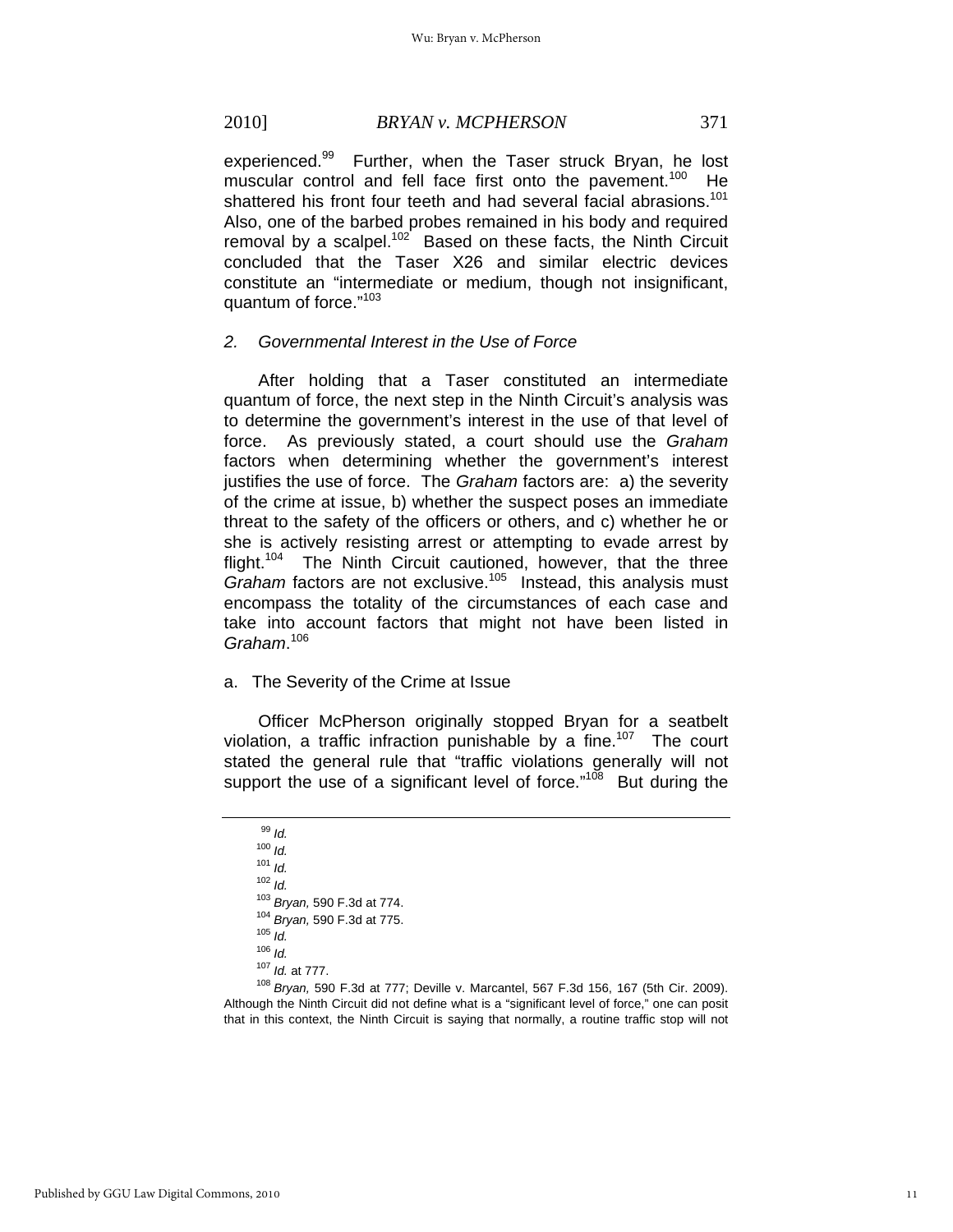traffic stop, Officer McPherson also believed that Bryan had potentially committed three misdemeanors: resisting a police officer,<sup>109</sup> failure to comply with a lawful order,<sup>110</sup> and being under the influence of a controlled substance.<sup>111</sup> However, the court concluded that, since none of these three misdemeanors was inherently dangerous, there was no substantial governmental interest in effectuating Bryan's arrest through the use of intermediate force.<sup>112</sup>

b. Whether the Suspect Poses an Immediate Threat to the Safety of the Officers or Others

The most important *Graham* factor is whether the suspect poses an immediate threat to the safety of the officers or others.<sup>113</sup> The Ninth Circuit agreed with the district court that Bryan's behavior was unusual, that Bryan appeared, and in fact was, unarmed, and that Bryan was shouting expletives and gibberish to himself.<sup>114</sup> However, Bryan never directed a physical or verbal threat to Officer McPherson.<sup>115</sup> At the time of the Taser incident, Bryan was approximately twenty feet away from the officer, and Bryan contended he did not advance toward Officer

CAL. PENAL CODE § 148(a)(1) (Westlaw 2010).<br><sup>110</sup> California Vehicle Code section 2800(a) provides as follows:

It is unlawful to willfully fail or refuse to comply with a lawful order, signal, or direction of a peace officer, as defined in Chapter 4.5 (commencing with Section 830) of Title 3 of Part 2 of the Penal Code, when that peace officer is in uniform and is performing duties pursuant to any of the provisions of this code, or to refuse to submit to a lawful inspection pursuant to this code.

CAL. VEH. CODE § 2800(a) (Westlaw 2010). 111 California Health & Safety Code section 11550(a) provides as follows: "No person shall use, or be under the influence of any controlled substance . . . ." CAL. HEALTH & SAFETY CODE § 11550(a) (Westlaw 2010). 112 *Bryan,* 590 F.3d at 777. 113 *Id.* at 775. 114 *Id.*

<sup>115</sup> *Id.*

present a situation where the police officer would need to use a level of force to have the person comply with the officer's commands.<br><sup>109</sup> California Penal Code section 148(a)(1) provides as follows:

Every person who willfully resists, delays, or obstructs any public officer, peace officer, or an emergency medical technician, as defined in Division 2.5 (commencing with Section 1797) of the Health and Safety Code, in the discharge or attempt to discharge any duty of his or her office or employment, when no other punishment is prescribed, shall be punished by a fine not exceeding one thousand dollars (\$1,000), or by imprisonment in a county jail not to exceed one year, or by both that fine and imprisonment.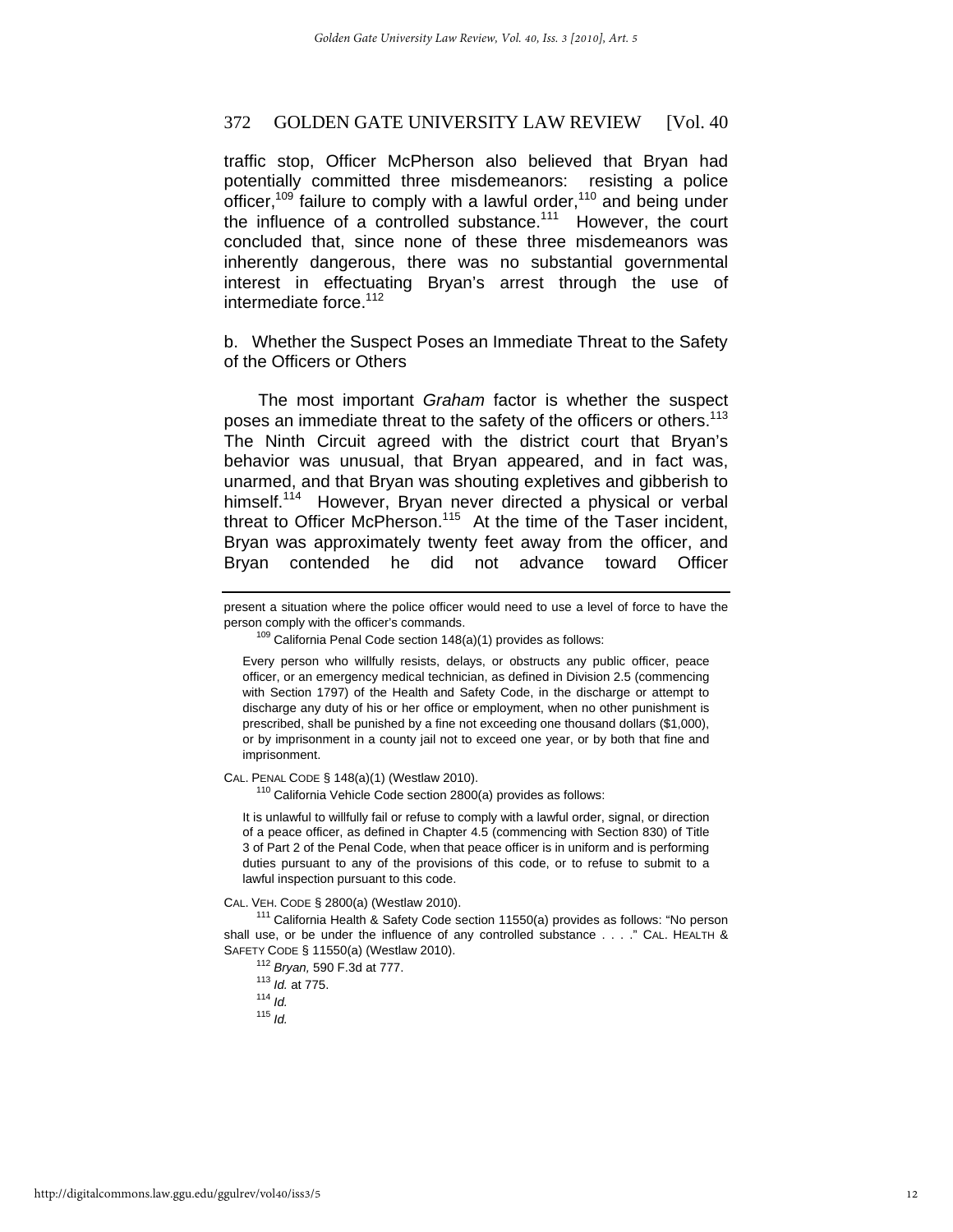McPherson.<sup>116</sup> The Ninth Circuit concluded that, even if Bryan had taken a step toward Officer McPherson, an intermediate level of force would not have been justified, because Bryan would still have been about nineteen feet away from the officer.<sup>117</sup>

Further, when Officer McPherson confronted Bryan, he had un-holstered and charged his Taser X26, thereby readying himself for an immediate response to any changes in the circumstances.118 Additionally, there was evidence that Bryan was actually facing away from Officer McPherson when the officer shot Bryan with the Taser.<sup>119</sup> The court noted that one of the electrical probes was lodged in the side of Bryan's arms rather than in his chest, indicating that Bryan was not directly facing Officer McPherson.<sup>120</sup> Furthermore, the blood on the pavement indicated that Bryan fell face-first away from Officer McPherson.<sup>121</sup> Accordingly, the Ninth Circuit concluded that, not only did Bryan appear to be no threat to Officer McPherson, but Bryan's behavior did not pose a threat to anyone else because there were no nearby pedestrians.<sup>122</sup>

The Ninth Circuit distinguished the circumstances in *Bryan* from those facing the officer in the Eleventh Circuit in *Draper v. Reynolds*. 123 In *Draper*, an officer pulled over the defendant's vehicle for an alleged tag light violation.<sup>124</sup> The officer requested four times that the defendant provide specific documents pursuant to a traffic stop. $125$  However, the defendant ignored all four requests and became increasingly belligerent.<sup>126</sup> It was only after the fifth request was ignored by the "threatening" defendant that the officer concluded he had to discharge his Taser to protect himself and bring the defendant under control.<sup>127</sup>

1<sup>23</sup> Bryan, 590 F.3d at 776; Draper v. Reynolds, 369 F.3d 1270 (11th Cir. 2004).<br><sup>124</sup> Reynolds, 369 F.3d at 1273.<br><sup>125</sup> Id.

<sup>116</sup> *Bryan,* 590 F.3d at 775. 117 *Id.* at 776. 118 *Id.*

<sup>119</sup> *Id.*

<sup>120</sup> *Id.*

<sup>121</sup> *Id.*<br><sup>122</sup> *Bryan*, 590 F.3d at 776 n.10.

<sup>126</sup> *Id.*

<sup>127</sup> *Id.*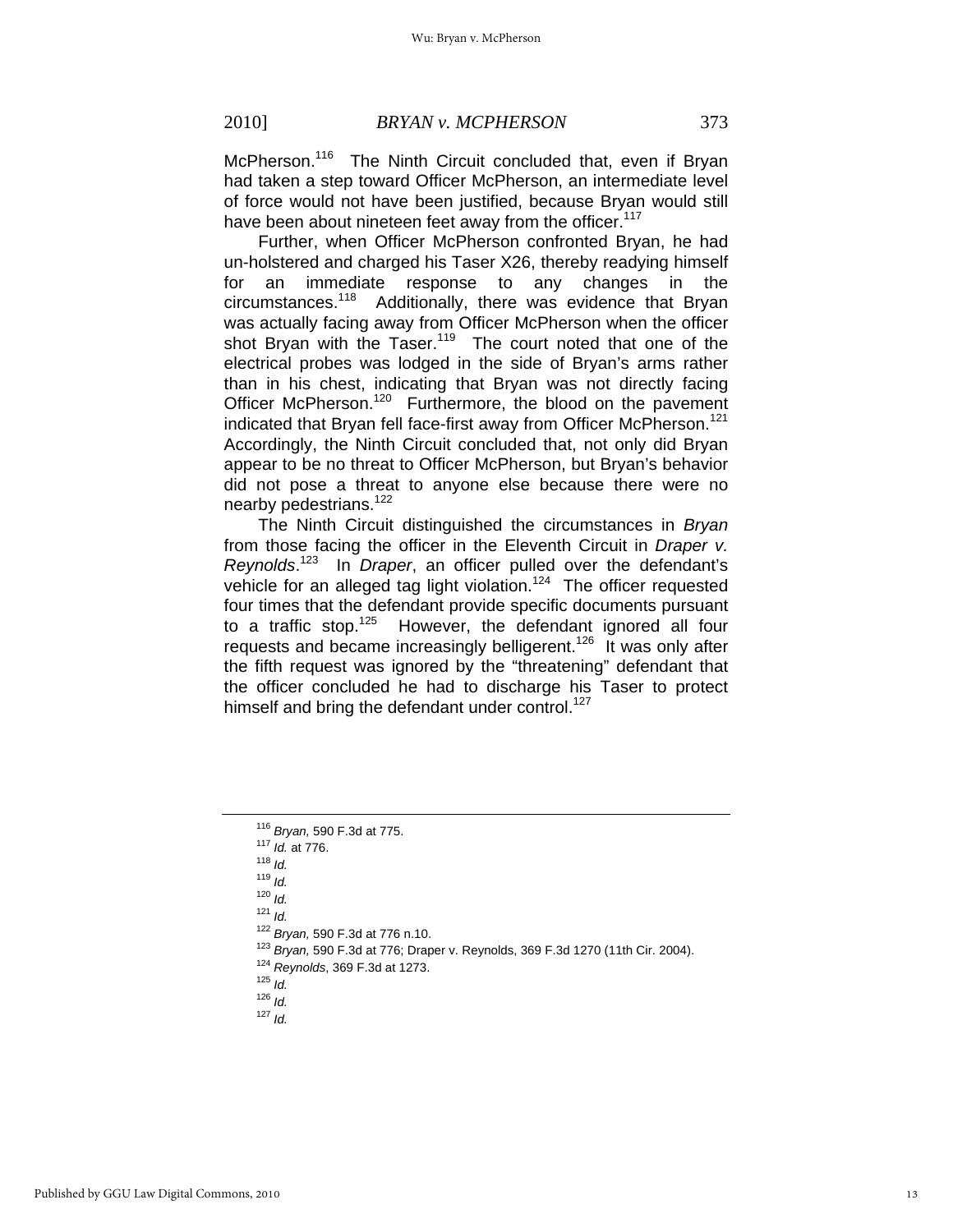#### c. Whether the Suspect is Actively Resisting Arrest or Attempting To Evade Arrest by Flight

The Ninth Circuit began the analysis of the third factor by cautioning that resistance is usually not purely passive or purely active.<sup>128</sup> The court stated that an example of "passive resistance" was when protestors remained seated and ignored police orders to move.<sup>129</sup> In comparison, an example of "active resistance" was when an arrestee swung a belt at an officer and "strenuously resist[ed]" as the police attempted to handcuff the individual.<sup>130</sup> But the court noted that, even in a situation in which an individual is purely passive in resistance, the use of some force upon that individual might be justified if the factual circumstances depict bellicosity toward the officer rising to the level of a threat.<sup>131</sup>

Here, the court found Bryan's behavior was not purely passive.132 Bryan shouted expletives at himself and hit his thighs in apparent frustration with how his day had started.<sup>133</sup> However, Bryan complied with all of Officer McPherson's commands, except the one to remain in the vehicle, which Bryan claimed he did not hear.<sup>134</sup> The Ninth Circuit concluded that, although Bryan's behavior was "bizarre," his actions were not "bellicose" and were far from indicative of an intention to engage in an active struggle with the officer.<sup>135</sup> Since the reviewing court must view the facts in the light most favorable to the nonmoving party, the Ninth Circuit concluded that Bryan's conduct was not enough to constitute resistance.136

#### d. Two Additional Considerations Beyond the *Graham* Factors

Aside from the three *Graham* factors, the Ninth Circuit analyzed two additional factors that supported its conclusion that the officer's use of force was unreasonable. $137$  The first was Officer McPherson's failure to warn Bryan that he would use a

<sup>&</sup>lt;sup>128</sup> Bryan v. McPherson, 590 F.3d 778 (9th Cir. 2009).<br><sup>129</sup> *Id.* (citing Forrester v. City of San Diego, 25 F.3d 804, 805 (9th Cir. 1994)).<br><sup>130</sup> *Id.* (citing Abdullahi v. City of Madison, 423 F.3d 763, 776 (7th Cir.

<sup>134</sup> *Bryan,* 590 F.3d at 779. 135 *Bryan,* 590 F.3d at 779. 136 *Id.*

<sup>137</sup> *Id.*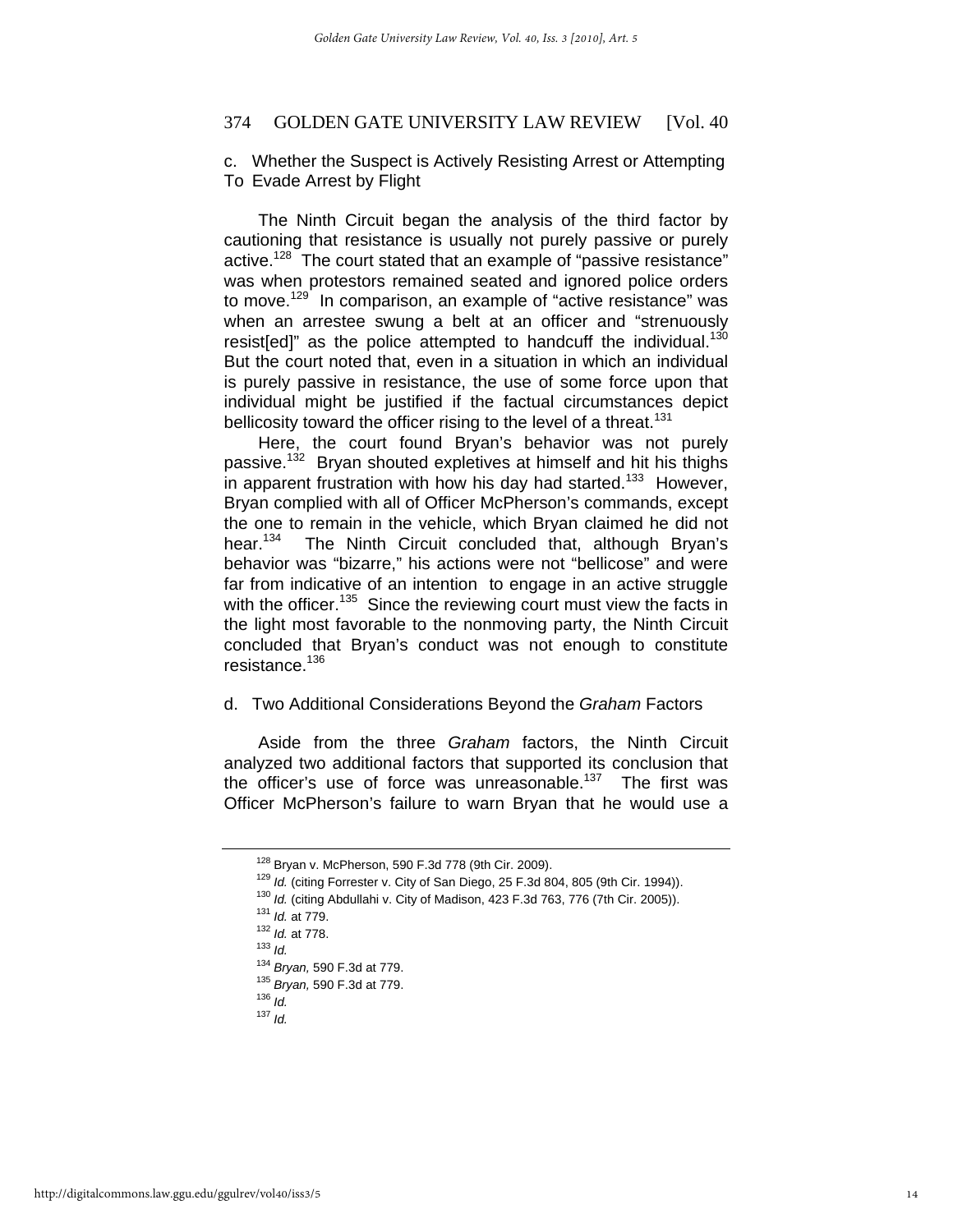Taser if Bryan did not remain in the car.<sup>138</sup> The court stated that there appeared to have been ample time for the officer to give such a warning if the officer had intended to do so.<sup>139</sup>

Second, the Ninth Circuit noted that police officers are required to consider alternative tactics to effectuate an arrest.<sup>140</sup> The alternative tactic the Ninth Circuit concluded Officer McPherson should have considered was the deployment of additional officers to control Bryan.<sup>141</sup> The court found that Officer McPherson knew other officers would arrive on the scene and that the presence of these additional officers would likely have transformed the situation into one that would not require the use of a Taser.<sup>142</sup> These two additional considerations significantly factored into the court's *Graham* analysis.<sup>143</sup> All five factors led the Ninth Circuit to hold that the government had, at best, a minimal interest in the use of force against Bryan.<sup>144</sup>

#### *3. Balancing the Competing Interests*

Once the court determined the level of force in the use of the Taser and the government's interest in that use of force, the final step was to balance these two competing interests. The court noted that, although Bryan's behaviors were unusual, he never attempted to flee.<sup>145</sup> He was unarmed.<sup>146</sup> He stood by his vehicle about twenty feet away from the officer.<sup>147</sup> He never advanced toward the officer, and evidence indicated that Bryan faced away from the officer.<sup>148</sup> Bryan was simply not an immediate threat to anyone.<sup>149</sup>

In addition, the court noted that Officer McPherson had his Taser charged and ready but he gave no warning to Bryan that he was going to fire his Taser for failure to comply with orders.<sup>150</sup>

<sup>144</sup> *Id.*

<sup>146</sup> *Bryan,* 590 F.3d at 780. 147 *Id.*

<sup>148</sup> *Id.*

<sup>149</sup> *Id.*

<sup>&</sup>lt;sup>138</sup> *ld.*<br><sup>139</sup> *ld.* at 780.

<sup>&</sup>lt;sup>140</sup> Although this is a factor, it is not a challenge to the well-settled principle that police officers need not employ the least-intrusive degree of force possible. *Id.* at 780 n.15. 141 *Bryan,* 590 F.3d at 780. 142 *Id.*

<sup>143</sup> *Id.*

<sup>145</sup> *Id.*

<sup>150</sup> *Bryan,* 590 F.3d at 780.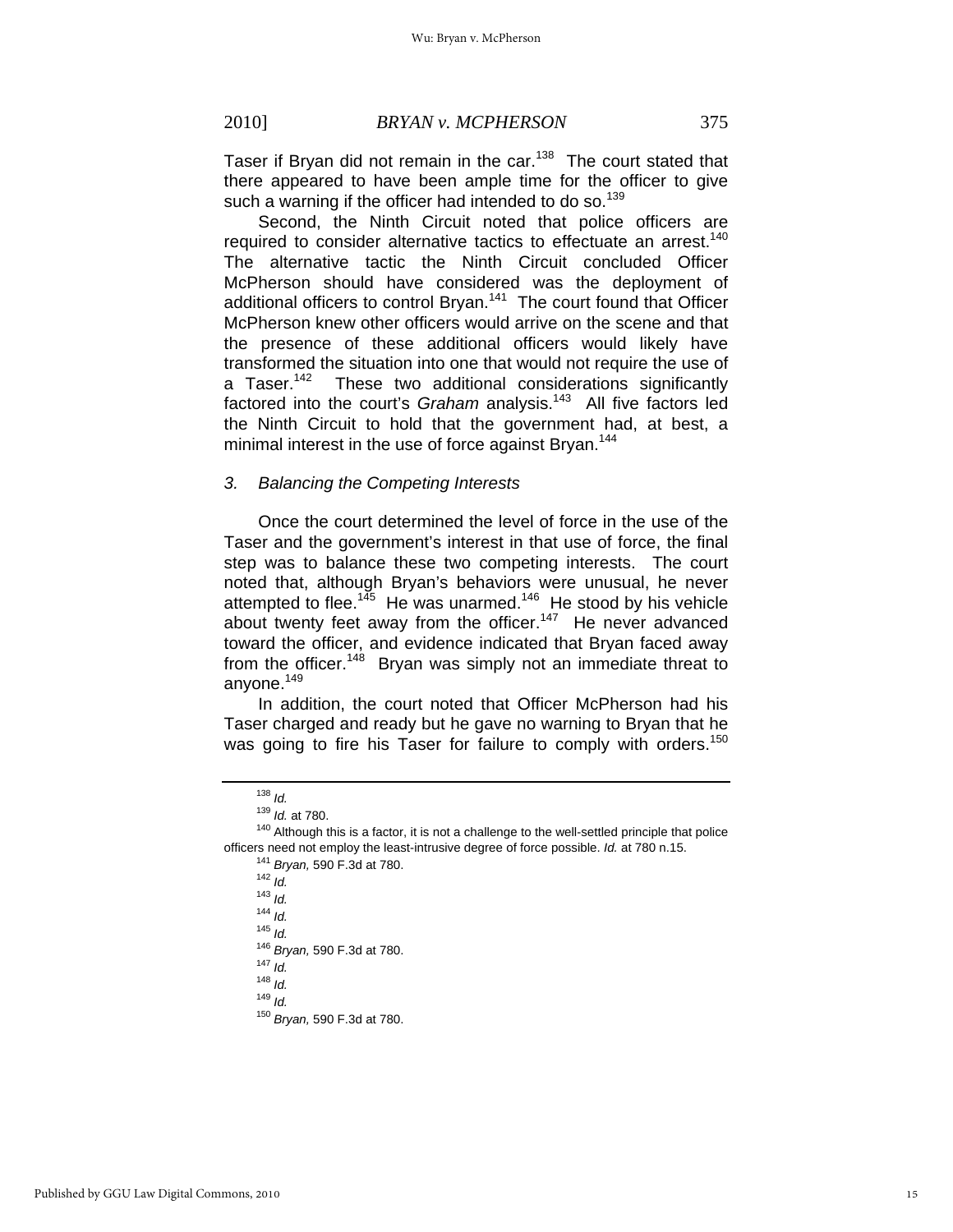Further, Officer McPherson failed to consider the alternative tactic of waiting for backup before engaging Bryan.<sup>151</sup> The Ninth Circuit concluded that the intermediate force use by Officer McPherson upon Bryan was excessive compared to the governmental interests at stake.<sup>152</sup>

Even though the court in *Bryan* recognized the realities police officers face when confronting real situations, and acknowledged that those situations can often be tense, unpredictable, and require near-split-second decisions, it noted that this alone does not give officers unchecked authority to use force.<sup>153</sup> The court underscored that the relevant circumstances must be considered objectively, rather than from the officer's subjective point of view, in performing such an analysis.<sup>154</sup>

# B. DID OFFICER MCPHERSON VIOLATE BRYAN'S CLEARLY ESTABLISHED RIGHTS?

After *Bryan* concluded that Officer McPherson used constitutionally excessive force, the court next addressed the second question of whether "at the time of the current incident . . . Officer McPherson could have reasonably believed his use of the [T]aser against Bryan was constitutional."<sup>155</sup>

Here, the Ninth Circuit reiterated the facts of the case to illustrate that Officer McPherson should have known that the use of intermediate force was unjustified.<sup>156</sup> The offense was a minor one.<sup>157</sup> There was no reason to believe Bryan was armed or dangerous.<sup>158</sup> Bryan was twenty feet away, and he did not confront or taunt Officer McPherson.<sup>159</sup> Further, there was evidence that Bryan was not even facing Officer McPherson when Bryan was shot with the Taser.<sup>160</sup> Therefore, the court concluded that Officer McPherson's use of an intermediate amount of force against Bryan did not constitute a reasonable mistake of either

|                      | <sup>151</sup> Id. at 781.             |
|----------------------|----------------------------------------|
| $152$ Id.            |                                        |
|                      | <sup>153</sup> Id. at 780.             |
| $154$ Id.            |                                        |
| $155$ $\overline{1}$ |                                        |
| $156$ <i>Id.</i>     |                                        |
| $157$ <i>Id.</i>     |                                        |
|                      | <sup>158</sup> Bryan, 590 F.3d at 781. |
| $159$ Id.            |                                        |
| $160$ <i>Id.</i>     |                                        |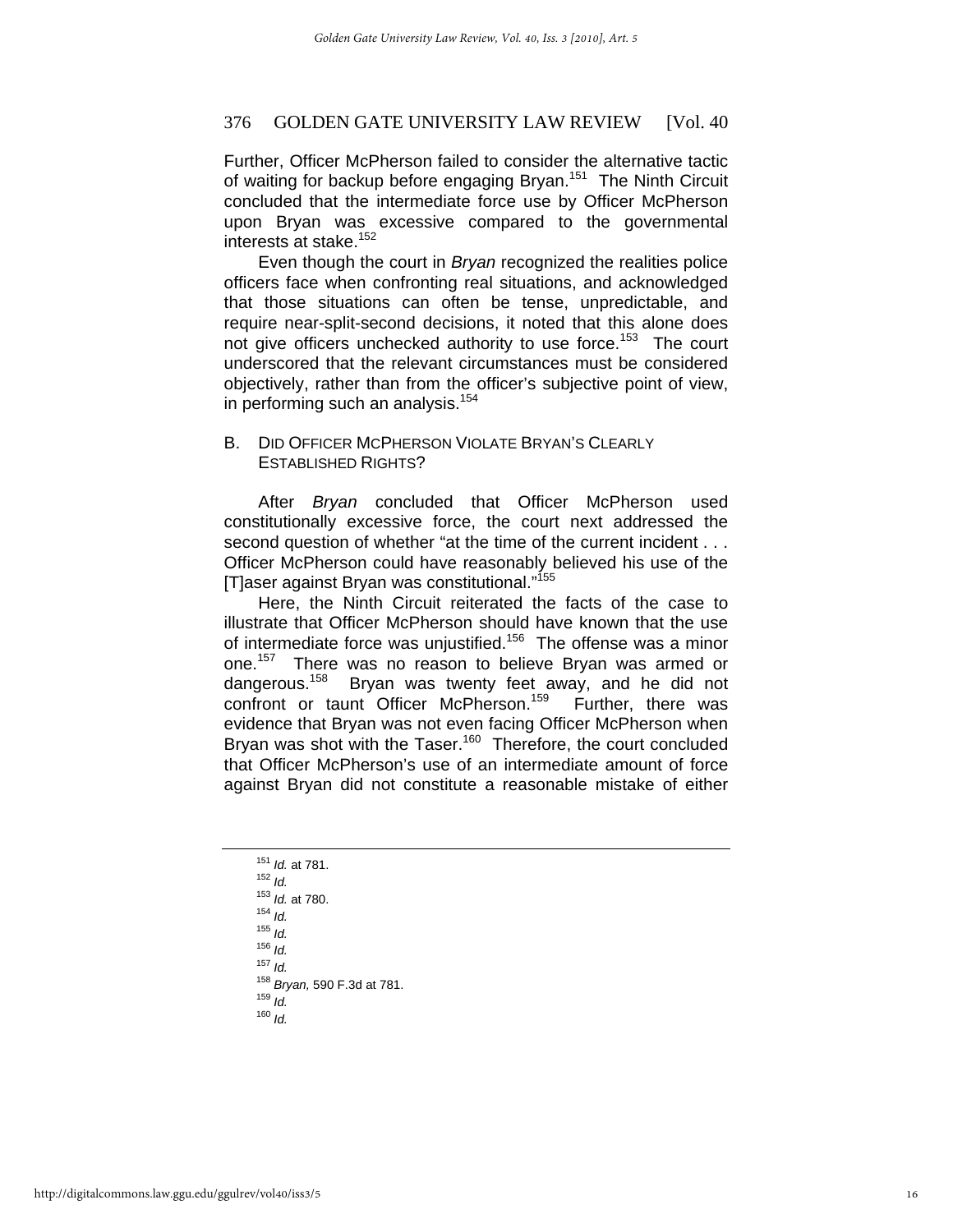# 2010] *BRYAN v. MCPHERSON* 377

fact or law that would have entitled him to qualified immunity.<sup>161</sup> Consequently, based on the intermediate level of force from the Taser and the minimal governmental interest in using the Taser, the Ninth Circuit affirmed the district court's denial of summary judgment and remanded the case for further proceedings.<sup>162</sup>

#### IV. IMPLICATIONS OF THE DECISION

The *Bryan* court synthesized several district-court rulings that Tasers constituted "significant force"<sup>163</sup> and labeled that force as an intermediate quantum of force.164 The court proceeded to weave that level of force into an application of the general principle of excessive-force analysis: "[t]he force which was applied must be balanced against the need for that force: it is the need for force which is at the heart of the *Graham* factors."165

Although courts will now have to engage in a case-by-case determination of whether particular instances of Taser usage are improper and whether officers using Tasers are entitled to qualified immunity, *Bryan* makes clear that there are several situations where police use of a Taser is likely to be unconstitutional. First, although *Bryan* dealt with a specific Taser Model, the X26, the Ninth Circuit stated its holding in broad terms applicable to "all controlled electric devices that cause similar physiological effects."166 However, the officer used the "dart mode" of the Taser and fired the electrical darts at Bryan rather than using the less intense "stun mode."167 *Bryan* left open the question whether the stun mode of a Taser or other similar electric device would be considered an intermediate quantum of force.<sup>168</sup>

Beaver v. City of Fed. Way, 507 F. Supp. 2d 1137, 1144 (W.D. Wash. 2007).<br><sup>164</sup> *Bryan*, 590 F.3d at 775.<br><sup>165</sup> Headwaters Forest Def. v. County of Humboldt, 276 F.3d 1125, 1130 (9th Cir.

2002) (quoting Liston v. County of Riverside, 120 F.3d 965, 976 (9th Cir. 1997)).<br><sup>166</sup> Bryan, 590 F.3d at 772 n.2.<br><sup>167</sup> Id. at 772-73.<br><sup>168</sup> The Ninth Circuit recently decided another Taser case, Brooks v. City of Seatt 599 F.3d 1018 (9th Cir. 2010). The Ninth Circuit distinguished the stun-mode use of the Taser in *Brooks* with the dart-mode use of the Taser in *Bryan*, stating that there are "markedly different physiological effects." *Id.* at 1027. The majority concluded that the stunmode use of the Taser is less than an intermediate quantum of force. *Id.* at 1028. But Circuit Judge Marsha Berzon filed a strong dissent, noting that in the Eighth Circuit, a single application of the drive-stun mode constituted excessive force. *Id.* at 1037. Judge Berzon also noted that although the Eighth Circuit "explained the difference between the

<sup>161</sup> *Id.* at 782. 162 *Id.*

<sup>163</sup> *See* Sanders v. City of Fresno, 551 F. Supp. 2d 1149, 1168 (E.D. Cal. 2008);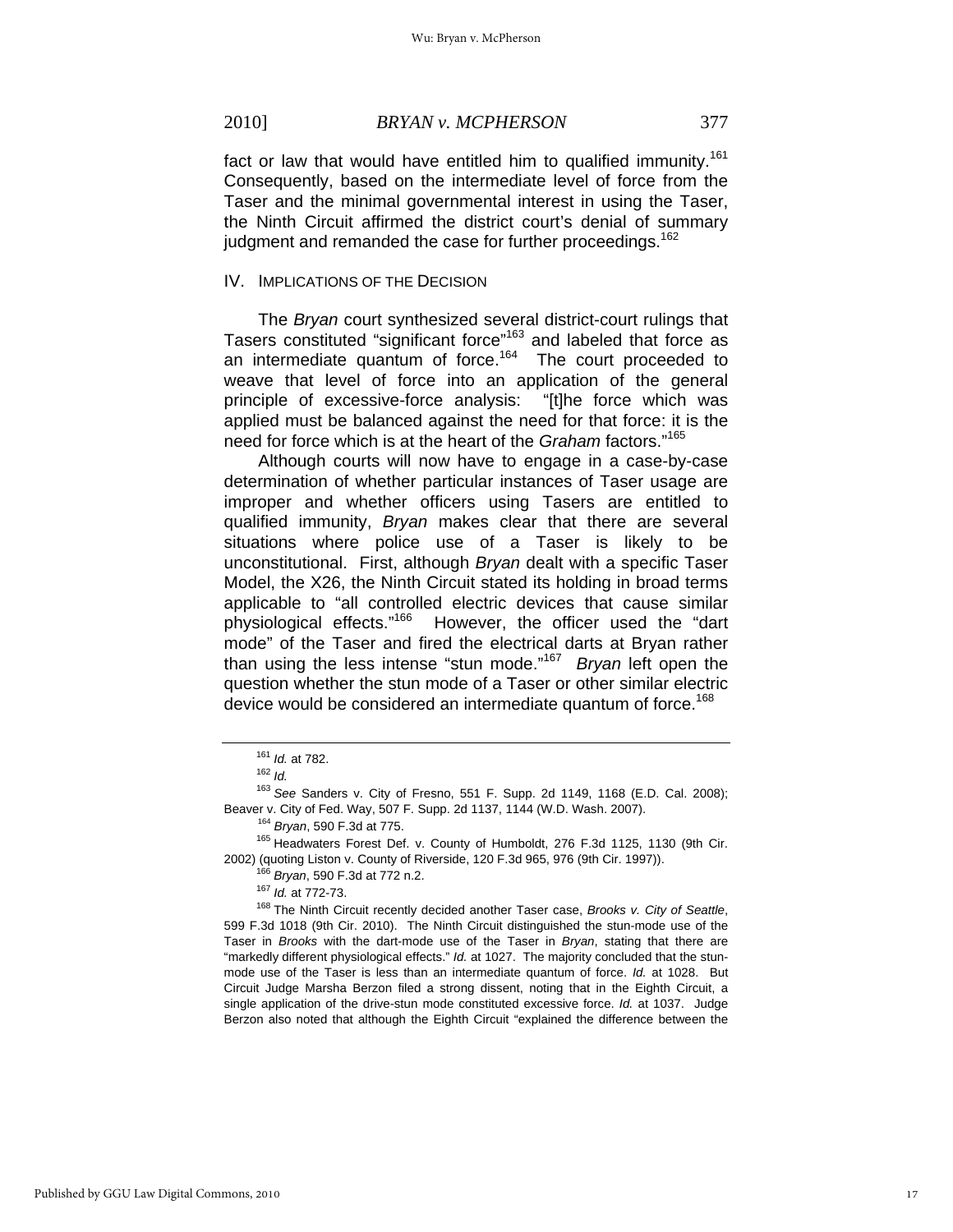Second, *Bryan* indicates that minor offenses such as infractions or even nonviolent misdemeanors will not likely serve as proper basis for Taser usage.<sup>169</sup> Third, bizarre but nonthreatening outbursts, such as Bryan's profanity and the hitting of his thighs, likely will not by themselves justify the use of a Taser.<sup>170</sup> Finally, police will not likely be able to use Tasers on non-resisting individuals.171

In light of the recent media attention to police officers' use of excessive Taser force, this decision should effectively set up strict guidelines for when police may use Tasers. Now that Tasers are clearly considered an intermediate quantum of force within the Ninth Circuit, their use can be justified only by a strong governmental interest. For cities within the Ninth Circuit's jurisdiction with Taser policies already in place, *Bryan* and its progeny will likely compel a wholesale review of those policies. For a city such as San Francisco, which does not currently have a Taser usage policy,172 it will need to shape its policy within the parameters established by *Bryan*. In addition, law-enforcement agencies will likely provide more training to officers on the proper use of Tasers to help reduce the number of Taser-related injuries and fatalities and to minimize government and individual officer liabilities.

# V. CONCLUSION

In *Bryan*, the Ninth Circuit made clear that the use of a Taser presents an intermediate use of force that is not justified unless there is a strong governmental interest at stake. The circumstances of this case indicated that, although Bryan was acting in a bizarre manner, he was not a threat to Officer McPherson or anyone else, and the intermediate use of force of the Taser was unconstitutionally excessive. Recent negative media attention related to law enforcement's improper use of Tasers has brought to light the tragic effect on victims, the costs to

dart and drive-stun modes, the distinction played no role in the court's excessive force analysis." *Id.* (Berzon, J., dissenting) (citing to Brown v. City of Golden Valley, 574 F.3d 491 (8th Cir. 2009)). This "split" within the Ninth Circuit could lead to an en banc review of the

Ninth Circuit's excessive-force analysis as applied to the various uses of a Taser.<br><sup>169</sup> See Bryan, 590 F.3d at 777.<br><sup>170</sup> See Id. at 776.<br><sup>171</sup> See Id. at 779.<br><sup>172</sup> Jaxon Van Derbeken, *Gascón Presses Case for Tasers*, 2010, at C-1, *available at* http://www.sfgate.com/cgibin/article.cgi?f=/c/a/2010/02/24/BAVO1C6J7D.DTL.